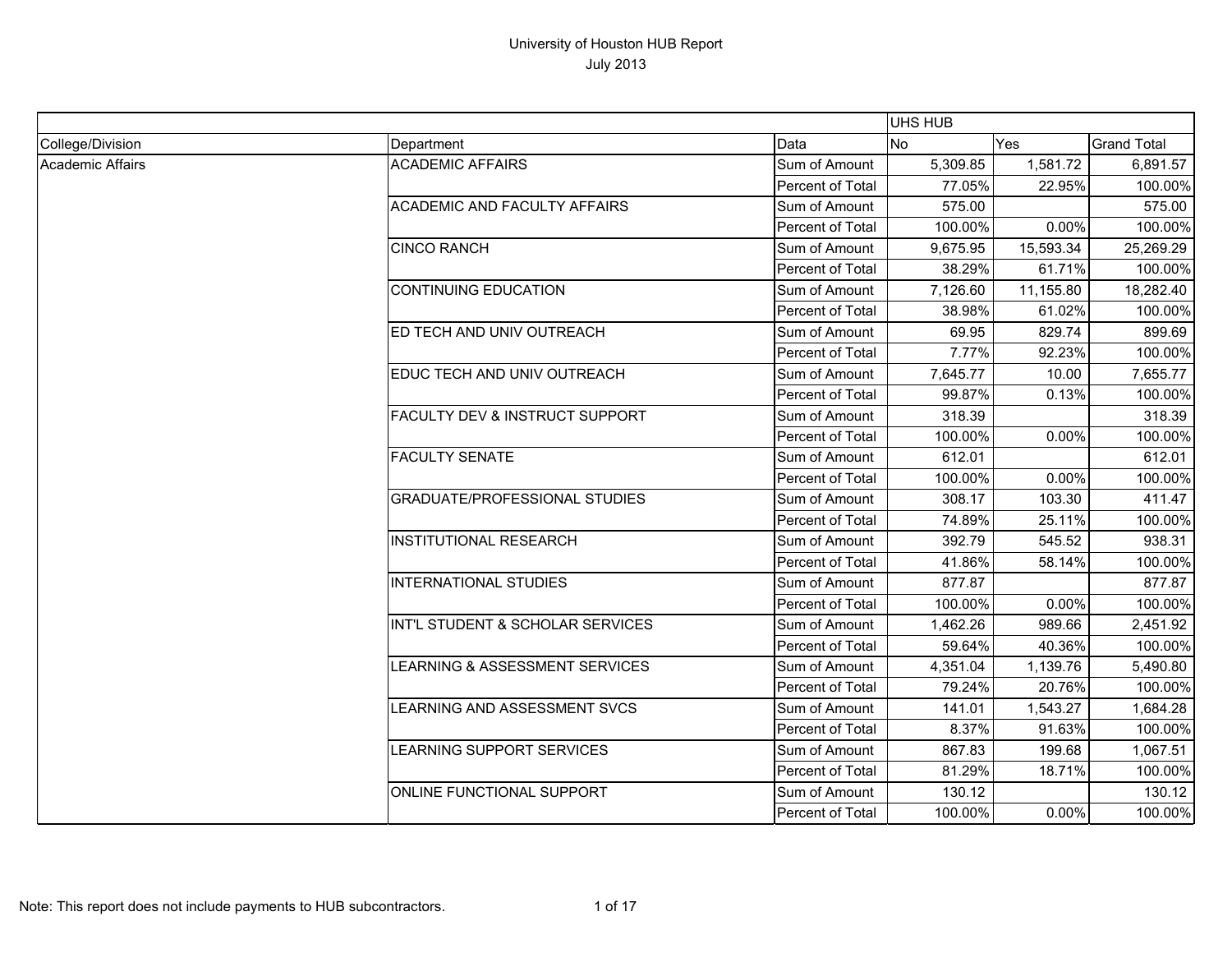|                                   |                                         |                  | UHS HUB    |            |                    |
|-----------------------------------|-----------------------------------------|------------------|------------|------------|--------------------|
| College/Division                  | Department                              | Data             | <b>No</b>  | Yes        | <b>Grand Total</b> |
| Academic Affairs                  | UH OFF-CAMPUS SUPPORT                   | Sum of Amount    | 1,342.62   | 1,438.76   | 2,781.38           |
|                                   |                                         | Percent of Total | 48.27%     | 51.73%     | 100.00%            |
|                                   | UH SUGAR LAND                           | Sum of Amount    | 46,596.75  | 22,084.84  | 68,681.59          |
|                                   |                                         | Percent of Total | 67.84%     | 32.16%     | 100.00%            |
|                                   | UNDERGRADUATE SCHOLARS                  | Sum of Amount    | 1,749.70   | 2,583.94   | 4,333.64           |
|                                   |                                         | Percent of Total | 40.37%     | 59.63%     | 100.00%            |
|                                   | UNDERGRADUATE STUDIES                   | Sum of Amount    | 12,224.43  |            | 12,224.43          |
|                                   |                                         | Percent of Total | 100.00%    | 0.00%      | 100.00%            |
|                                   | <b>WRITING CENTER</b>                   | Sum of Amount    | 1,351.97   | 654.56     | 2,006.53           |
|                                   |                                         | Percent of Total | 67.38%     | 32.62%     | 100.00%            |
| Academic Affairs Sum of Amount    |                                         |                  | 103,130.08 | 60,453.89  | 163,583.97         |
| Academic Affairs Percent of Total |                                         |                  | 63.04%     | 36.96%     | 100.00%            |
| Administration and Finance        | <b>ADMINISTRATION &amp; FINANCE</b>     | Sum of Amount    | 1,334.04   | 737.45     | 2,071.49           |
|                                   |                                         | Percent of Total | 64.40%     | 35.60%     | 100.00%            |
|                                   | <b>AUXILIARY SERVICES OPERATIONS</b>    | Sum of Amount    | 18,793.18  | 124.98     | 18,918.16          |
|                                   |                                         | Percent of Total | 99.34%     | 0.66%      | 100.00%            |
|                                   | <b>BUDGET</b>                           | Sum of Amount    | 311.26     |            | 311.26             |
|                                   |                                         | Percent of Total | 100.00%    | 0.00%      | 100.00%            |
|                                   | <b>BUSINESS SERVICES</b>                | Sum of Amount    | 178.36     | 129.58     | 307.94             |
|                                   |                                         | Percent of Total | 57.92%     | 42.08%     | 100.00%            |
|                                   | CENTRAL FACILITY SERVICES               | Sum of Amount    | 1,655.00   | 172.00     | 1,827.00           |
|                                   |                                         | Percent of Total | 90.59%     | 9.41%      | 100.00%            |
|                                   | <b>CULLEN PERFORMANCE HALL</b>          | Sum of Amount    | 16,761.09  |            | 16,761.09          |
|                                   |                                         | Percent of Total | 100.00%    | 0.00%      | 100.00%            |
|                                   | <b>ENTERPRISE SYSTEMS</b>               | Sum of Amount    | 200,651.75 | 126,636.02 | 327,287.77         |
|                                   |                                         | Percent of Total | 61.31%     | 38.69%     | 100.00%            |
|                                   | <b>ENVIRONMENTAL HEALTH RISK MGMT</b>   | Sum of Amount    | 6,588.50   | 38.80      | 6,627.30           |
|                                   |                                         | Percent of Total | 99.41%     | 0.59%      | 100.00%            |
|                                   | <b>FACILITIES MANAGEMENT</b>            | Sum of Amount    | 84,894.29  | 14,309.61  | 99,203.90          |
|                                   |                                         | Percent of Total | 85.58%     | 14.42%     | 100.00%            |
|                                   | <b>FACILITIES OPERATION &amp; MAINT</b> | Sum of Amount    | 27,604.00  | 3,857.41   | 31,461.41          |
|                                   |                                         | Percent of Total | 87.74%     | 12.26%     | 100.00%            |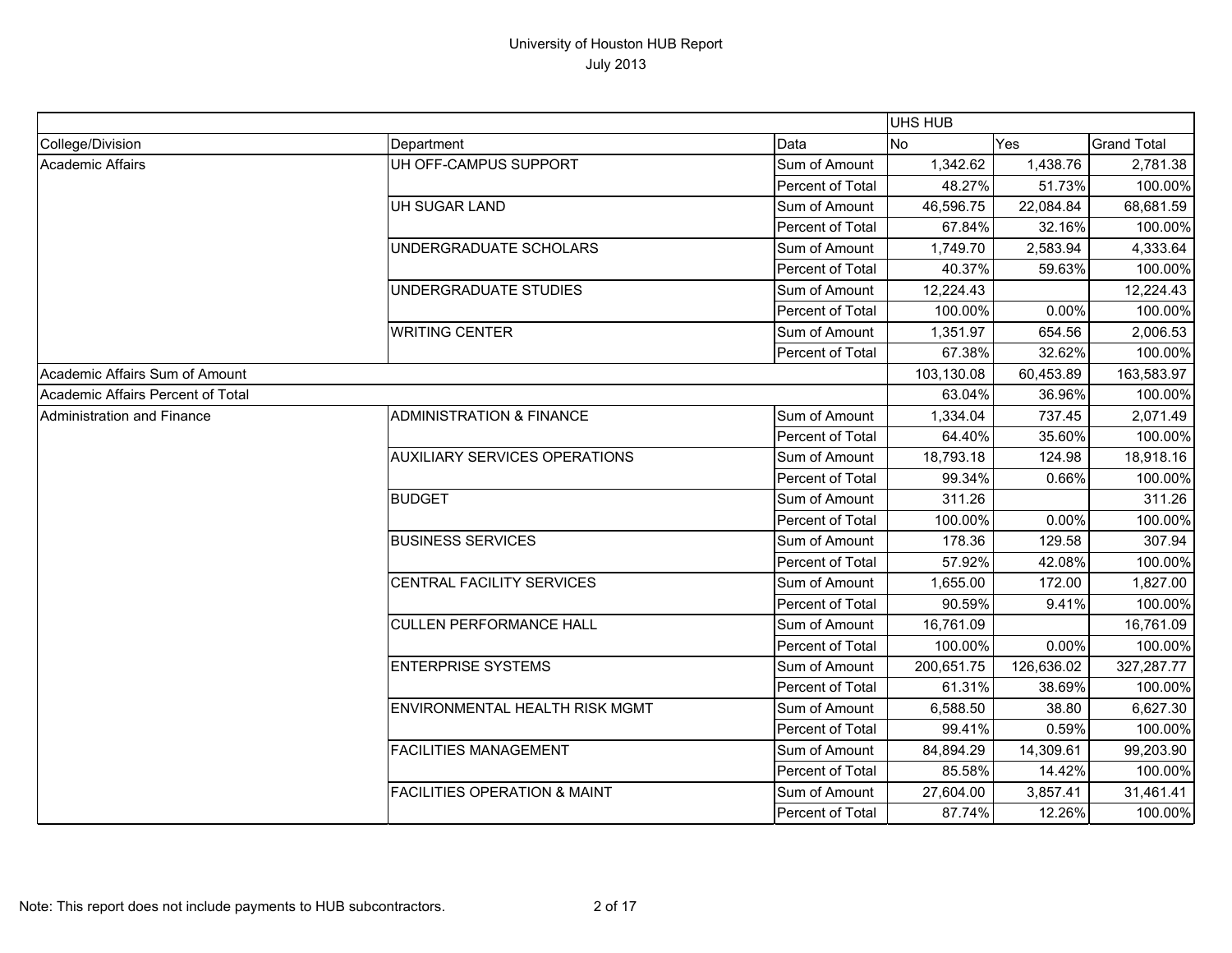|                            |                                               |                  | <b>UHS HUB</b> |              |                    |
|----------------------------|-----------------------------------------------|------------------|----------------|--------------|--------------------|
| College/Division           | Department                                    | Data             | <b>No</b>      | Yes          | <b>Grand Total</b> |
| Administration and Finance | <b>FACILITIES PLANNING &amp; CONSTRUCTION</b> | Sum of Amount    | 19,170,270.04  | 74,959.98    | 19,245,230.02      |
|                            |                                               | Percent of Total | 99.61%         | 0.39%        | 100.00%            |
|                            | FINANCE-A&F                                   | Sum of Amount    | 9,899.72       | 26,154.14    | 36,053.86          |
|                            |                                               | Percent of Total | 27.46%         | 72.54%       | 100.00%            |
|                            | <b>FINANCIAL REPORTING</b>                    | Sum of Amount    | 26.77          |              | 26.77              |
|                            |                                               | Percent of Total | 100.00%        | 0.00%        | 100.00%            |
|                            | HIGH PERFORMANCE COMPUTING & NETWORKS         | Sum of Amount    | 19,302.94      | 115.79       | 19,418.73          |
|                            |                                               | Percent of Total | 99.40%         | 0.60%        | 100.00%            |
|                            | <b>HUMAN RESOURCES</b>                        | Sum of Amount    | 21,352.93      | 6,068.82     | 27,421.75          |
|                            |                                               | Percent of Total | 77.87%         | 22.13%       | 100.00%            |
|                            | <b>INST - FINANCE</b>                         | Sum of Amount    | 85,564.55      | 9,000.00     | 94,564.55          |
|                            |                                               | Percent of Total | 90.48%         | 9.52%        | 100.00%            |
|                            | INST - INFORMATION TECHNOLOGY                 | Sum of Amount    |                | 14,400.00    | 14,400.00          |
|                            |                                               | Percent of Total | 0.00%          | 100.00%      | 100.00%            |
|                            | <b>KUHA RADIO</b>                             | Sum of Amount    | 4,309.42       |              | 4,309.42           |
|                            |                                               | Percent of Total | 100.00%        | 0.00%        | 100.00%            |
|                            | <b>KUHF RADIO</b>                             | Sum of Amount    | 27,115.88      | 8,664.09     | 35,779.97          |
|                            |                                               | Percent of Total | 75.79%         | 24.21%       | 100.00%            |
|                            | MINOR AND PLANNED PROJECTS                    | Sum of Amount    | 723,674.35     | 1,057,405.62 | 1,781,079.97       |
|                            |                                               | Percent of Total | 40.63%         | 59.37%       | 100.00%            |
|                            | NORTH ZONE CUSTODIAL                          | Sum of Amount    | 1,578.84       |              | 1,578.84           |
|                            |                                               | Percent of Total | 100.00%        | 0.00%        | 100.00%            |
|                            | <b>ONE CARD PROGRAM</b>                       | Sum of Amount    | 5,352.73       | 75,561.02    | 80,913.75          |
|                            |                                               | Percent of Total | 6.62%          | 93.38%       | 100.00%            |
|                            | PARKING & TRANSPORTATION OPERATIONS           | Sum of Amount    | 211,494.36     | 580.19       | 212,074.55         |
|                            |                                               | Percent of Total | 99.73%         | 0.27%        | 100.00%            |
|                            | PHY PLANT-AUTOMOTIVE                          | Sum of Amount    | 18,562.77      | 692.26       | 19,255.03          |
|                            |                                               | Percent of Total | 96.40%         | 3.60%        | 100.00%            |
|                            | PHY PLANT-GROUNDS MAINT                       | Sum of Amount    | 8,546.45       |              | 8,546.45           |
|                            |                                               | Percent of Total | 100.00%        | 0.00%        | 100.00%            |
|                            | PHY PLANT-SOLID WASTE                         | Sum of Amount    | 15,111.12      |              | 15,111.12          |
|                            |                                               | Percent of Total | 100.00%        | 0.00%        | 100.00%            |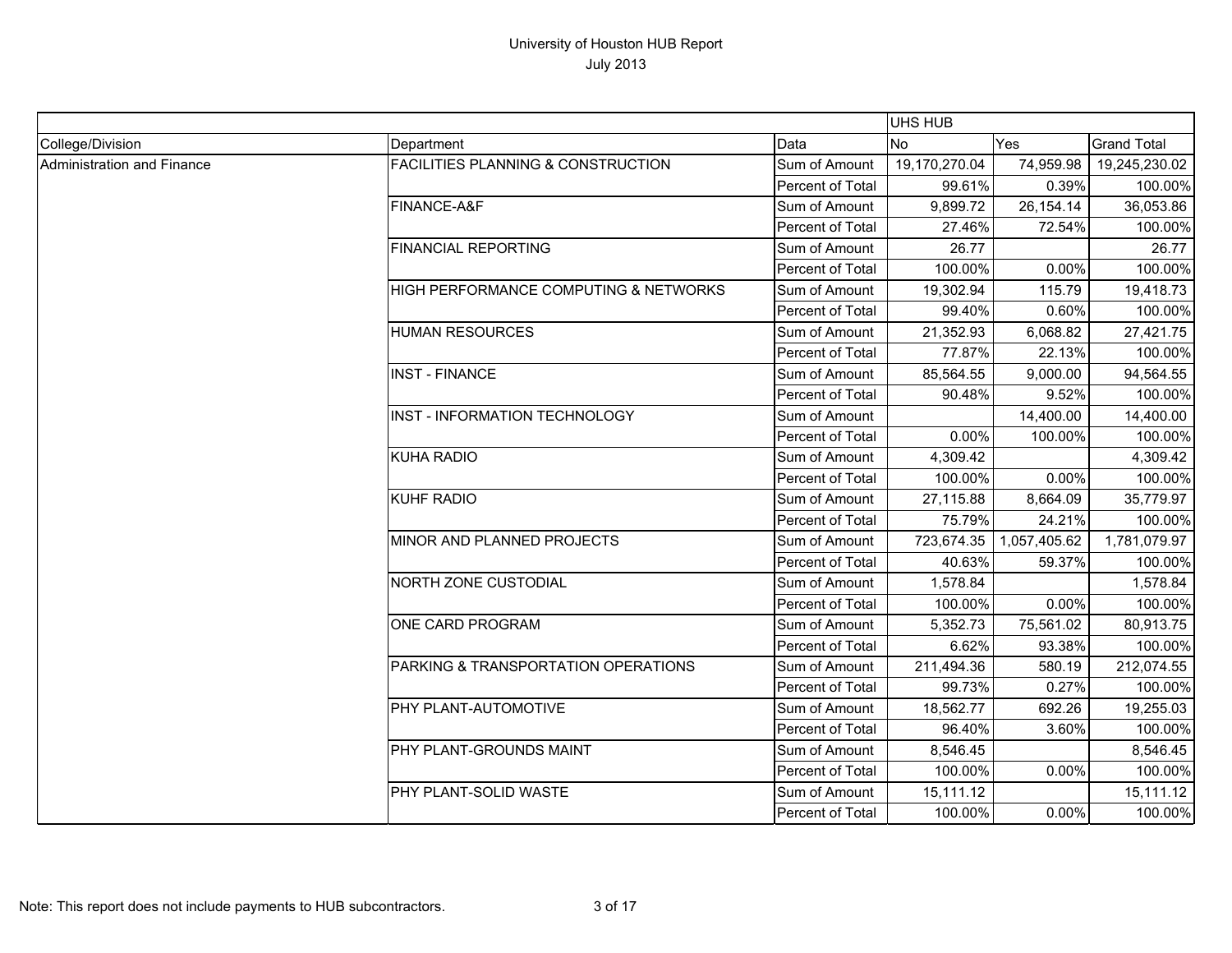|                                             |                                          |                  | <b>UHS HUB</b> |              |                    |
|---------------------------------------------|------------------------------------------|------------------|----------------|--------------|--------------------|
| College/Division                            | Department                               | Data             | <b>No</b>      | Yes          | <b>Grand Total</b> |
| Administration and Finance                  | PHYSICAL PLANT                           | Sum of Amount    | 233,338.54     | 114,789.57   | 348,128.11         |
|                                             |                                          | Percent of Total | 67.03%         | 32.97%       | 100.00%            |
|                                             | <b>POLICE</b>                            | Sum of Amount    | 73,438.47      | 6,422.13     | 79,860.60          |
|                                             |                                          | Percent of Total | 91.96%         | 8.04%        | 100.00%            |
|                                             | POSTAL SERVICES OPERATIONS               | Sum of Amount    | 16,852.83      | 208.00       | 17,060.83          |
|                                             |                                          | Percent of Total | 98.78%         | 1.22%        | 100.00%            |
|                                             | PRINTING OPERATIONS                      | Sum of Amount    | 2,839.65       |              | 2,839.65           |
|                                             |                                          | Percent of Total | 100.00%        | 0.00%        | 100.00%            |
|                                             | PURCHASED UTILITIES                      | Sum of Amount    | 780.00         |              | 780.00             |
|                                             |                                          | Percent of Total | 100.00%        | 0.00%        | 100.00%            |
|                                             | <b>REAL ESTATE SERVICES</b>              | Sum of Amount    |                | 9.70         | 9.70               |
|                                             |                                          | Percent of Total | 0.00%          | 100.00%      | 100.00%            |
|                                             | <b>SKILLED TRADES</b>                    | Sum of Amount    | 25,728.00      | 31,165.00    | 56,893.00          |
|                                             |                                          | Percent of Total | 45.22%         | 54.78%       | 100.00%            |
|                                             | STUDENT FINANCIAL SERVICES               | Sum of Amount    | 21,980.62      | 1,223.31     | 23,203.93          |
|                                             |                                          | Percent of Total | 94.73%         | 5.27%        | 100.00%            |
|                                             | <b>TECHNOLOGY SERVICES &amp; SUPPORT</b> | Sum of Amount    | 186,239.30     | 16,183.79    | 202,423.09         |
|                                             |                                          | Percent of Total | 92.00%         | 8.00%        | 100.00%            |
|                                             | TV PUBLIC BROADCASTING                   | Sum of Amount    | 72,210.55      | 8,580.90     | 80,791.45          |
|                                             |                                          | Percent of Total | 89.38%         | 10.62%       | 100.00%            |
|                                             | <b>UIT SECURITY</b>                      | Sum of Amount    | 32,574.14      |              | 32,574.14          |
|                                             |                                          | Percent of Total | 100.00%        | 0.00%        | 100.00%            |
|                                             | UNIV PROPERTY SERVICES OPERATIONS        | Sum of Amount    | 9,166.66       |              | 9,166.66           |
|                                             |                                          | Percent of Total | 100.00%        | 0.00%        | 100.00%            |
|                                             | UNIVERSITY INFORMATION TECHNOLOGY        | Sum of Amount    | 5,672.98       | 1,316.26     | 6,989.24           |
|                                             |                                          | Percent of Total | 81.17%         | 18.83%       | 100.00%            |
| Administration and Finance Sum of Amount    |                                          |                  | 21,361,756.08  | 1,599,506.42 | 22,961,262.50      |
| Administration and Finance Percent of Total |                                          |                  | 93.03%         | 6.97%        | 100.00%            |
| Architecture                                | DEAN, ARCHITECTURE                       | Sum of Amount    | 34,838.99      | 610.97       | 35,449.96          |
|                                             |                                          | Percent of Total | 98.28%         | 1.72%        | 100.00%            |
| Architecture Sum of Amount                  |                                          |                  | 34,838.99      | 610.97       | 35,449.96          |
| Architecture Percent of Total               |                                          |                  | 98.28%         | 1.72%        | 100.00%            |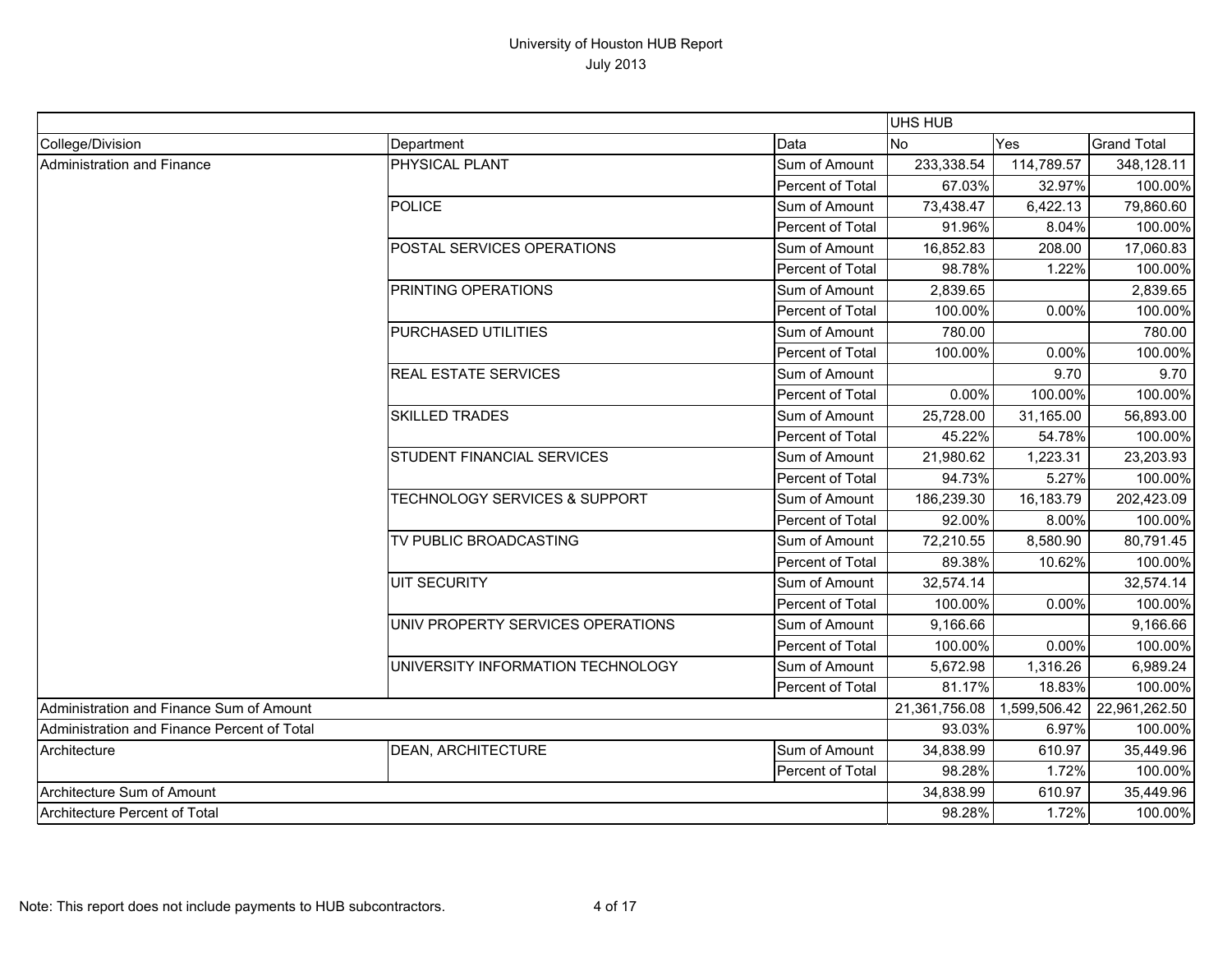|                                |                                       |                  | UHS HUB   |           |                    |
|--------------------------------|---------------------------------------|------------------|-----------|-----------|--------------------|
| College/Division               | Department                            | Data             | No        | Yes       | <b>Grand Total</b> |
| <b>Business Administration</b> | <b>ACCOUNTANCY AND TAXATION</b>       | Sum of Amount    | 759.12    | 1,025.13  | 1,784.25           |
|                                |                                       | Percent of Total | 42.55%    | 57.45%    | 100.00%            |
|                                | <b>ACCOUNTING CERTIFICATE PROGRAM</b> | Sum of Amount    | 202.80    | 302.70    | 505.50             |
|                                |                                       | Percent of Total | 40.12%    | 59.88%    | 100.00%            |
|                                | <b>BAUER CAREER SERVICES CTR</b>      | Sum of Amount    | 2,079.07  | 750.80    | 2,829.87           |
|                                |                                       | Percent of Total | 73.47%    | 26.53%    | 100.00%            |
|                                | <b>BAUER CLASS GLOBALIZATION CRS</b>  | Sum of Amount    | 2,400.00  |           | 2,400.00           |
|                                |                                       | Percent of Total | 100.00%   | 0.00%     | 100.00%            |
|                                | <b>BAUER COMMUNICATIONS</b>           | Sum of Amount    | 22,488.66 | 258.73    | 22,747.39          |
|                                |                                       | Percent of Total | 98.86%    | 1.14%     | 100.00%            |
|                                | <b>BAUER DIVISION OF TECHNOLOGY</b>   | Sum of Amount    | 8,578.45  | 386.97    | 8,965.42           |
|                                |                                       | Percent of Total | 95.68%    | 4.32%     | 100.00%            |
|                                | <b>BAUER EXTERNAL RELATIONS DEPT</b>  | Sum of Amount    |           | 181.18    | 181.18             |
|                                |                                       | Percent of Total | 0.00%     | 100.00%   | 100.00%            |
|                                | <b>BAUER MARKETING INITIATIVES</b>    | Sum of Amount    | 6,788.01  | 1,001.68  | 7,789.69           |
|                                |                                       | Percent of Total | 87.14%    | 12.86%    | 100.00%            |
|                                | DEAN'S OFFICE, BAUER COLLEGE          | Sum of Amount    | 99,485.71 | 58,377.48 | 157,863.19         |
|                                |                                       | Percent of Total | 63.02%    | 36.98%    | 100.00%            |
|                                | DECISION AND INFORMATION SCIEN        | Sum of Amount    | 7,476.26  | 357.46    | 7,833.72           |
|                                |                                       | Percent of Total | 95.44%    | 4.56%     | 100.00%            |
|                                | <b>EXECUTIVE DEGREE PROGRAMS</b>      | Sum of Amount    | 20,525.06 | 4,731.08  | 25,256.14          |
|                                |                                       | Percent of Total | 81.27%    | 18.73%    | 100.00%            |
|                                | <b>FINANCE-BAUER COLLEGE</b>          | Sum of Amount    | 591.67    | 767.01    | 1,358.68           |
|                                |                                       | Percent of Total | 43.55%    | 56.45%    | 100.00%            |
|                                | MANAGEMENT-BAUER COLLEGE              | Sum of Amount    | 3,951.93  | 145.29    | 4,097.22           |
|                                |                                       | Percent of Total | 96.45%    | 3.55%     | 100.00%            |
|                                | MARKETING-BAUER COLLEGE               | Sum of Amount    | 2,442.22  | 599.38    | 3,041.60           |
|                                |                                       | Percent of Total | 80.29%    | 19.71%    | 100.00%            |
|                                | <b>MBA STUDENT SERVICES CENTER</b>    | Sum of Amount    | 52.92     | 1,908.88  | 1,961.80           |
|                                |                                       | Percent of Total | 2.70%     | 97.30%    | 100.00%            |
|                                | <b>SALES EXCELLENCE INSTITUTE</b>     | Sum of Amount    | 2,720.34  | 1,647.54  | 4,367.88           |
|                                |                                       | Percent of Total | 62.28%    | 37.72%    | 100.00%            |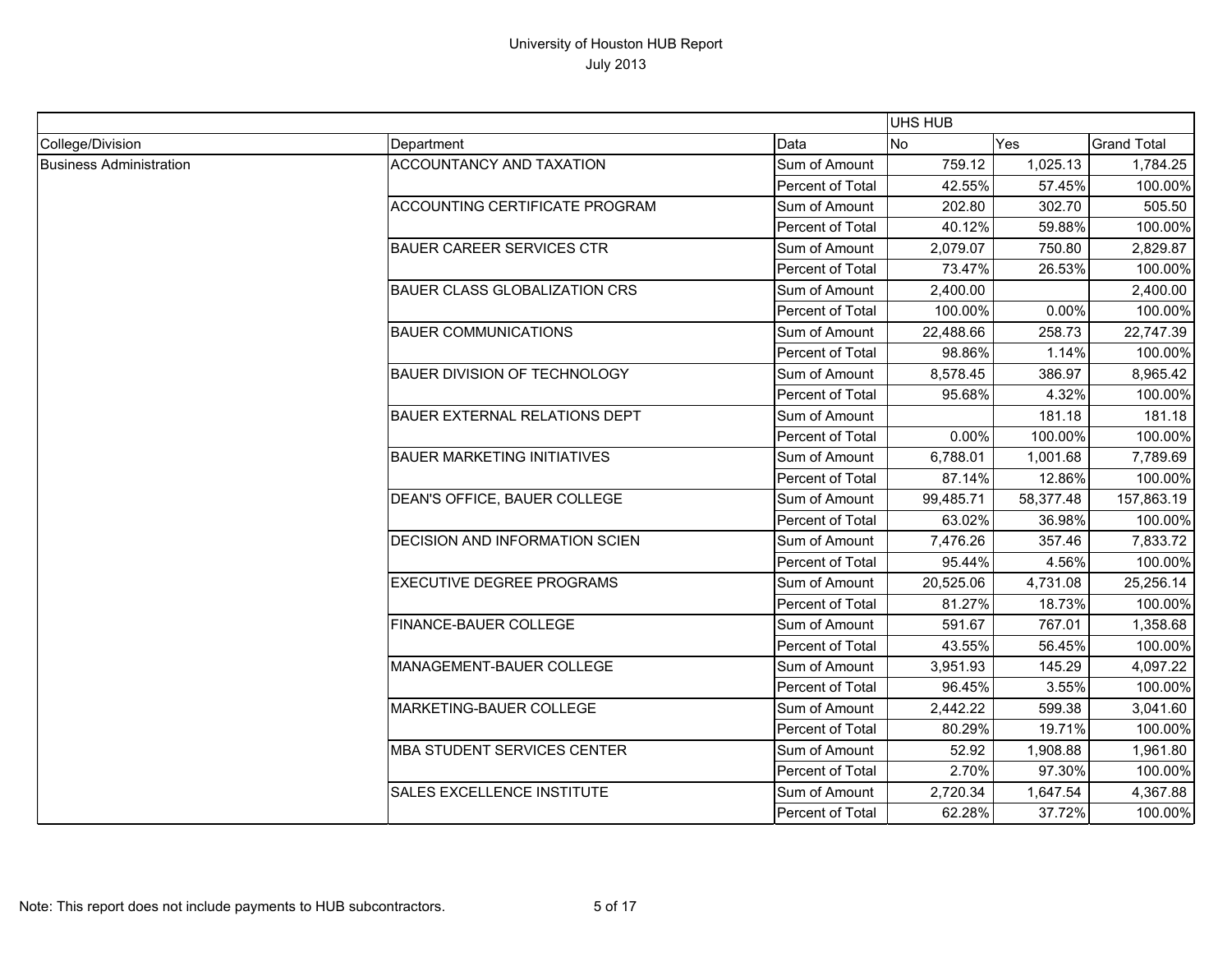|                                          |                                              |                         | UHS HUB        |           |                    |
|------------------------------------------|----------------------------------------------|-------------------------|----------------|-----------|--------------------|
| College/Division                         | Department                                   | Data                    | N <sub>o</sub> | Yes       | <b>Grand Total</b> |
| <b>Business Administration</b>           | SMALL BUSINESS DEV CENTER                    | Sum of Amount           | 30,701.36      | 4,818.60  | 35,519.96          |
|                                          |                                              | Percent of Total        | 86.43%         | 13.57%    | 100.00%            |
|                                          | UNDERGRAD BUSINESS PROG                      | Sum of Amount           | 10,612.37      | 1,640.44  | 12,252.81          |
|                                          |                                              | <b>Percent of Total</b> | 86.61%         | 13.39%    | 100.00%            |
|                                          | <b>WOLFF CTR FOR ENTREPRENEURSHIP</b>        | Sum of Amount           | 897.86         | 517.46    | 1,415.32           |
|                                          |                                              | Percent of Total        | 63.44%         | 36.56%    | 100.00%            |
| Business Administration Sum of Amount    |                                              |                         | 222,753.81     | 79,417.81 | 302,171.62         |
| Business Administration Percent of Total |                                              |                         | 73.72%         | 26.28%    | 100.00%            |
| Chancellor/President                     | <b>BASEBALL</b>                              | Sum of Amount           | 8,008.16       | 4,288.06  | 12,296.22          |
|                                          |                                              | <b>Percent of Total</b> | 65.13%         | 34.87%    | 100.00%            |
|                                          | <b>COMMUNITY RELATIONS &amp; INST ACCESS</b> | Sum of Amount           | 272.23         | 78.79     | 351.02             |
|                                          |                                              | Percent of Total        | 77.55%         | 22.45%    | 100.00%            |
|                                          | <b>FOOTBALL</b>                              | Sum of Amount           | 31,604.96      | 12.00     | 31,616.96          |
|                                          |                                              | Percent of Total        | 99.96%         | 0.04%     | 100.00%            |
|                                          | <b>INTERCOLLEGIATE ATHLETICS</b>             | Sum of Amount           | 229,317.85     | 10,194.20 | 239,512.05         |
|                                          |                                              | Percent of Total        | 95.74%         | 4.26%     | 100.00%            |
|                                          | <b>MEN'S BASKETBALL</b>                      | Sum of Amount           | 554.08         | 1,335.88  | 1,889.96           |
|                                          |                                              | Percent of Total        | 29.32%         | 70.68%    | 100.00%            |
|                                          | <b>MEN'S TRACK AND FIELD</b>                 | Sum of Amount           | 9,969.94       | 173.97    | 10,143.91          |
|                                          |                                              | Percent of Total        | 98.28%         | 1.72%     | 100.00%            |
|                                          | OFFICE EQUAL OPPORTUNITY SRVS                | Sum of Amount           | 268.72         | (31.01)   | 237.71             |
|                                          |                                              | Percent of Total        | 113.05%        | $-13.05%$ | 100.00%            |
|                                          | OFFICE OF SPECIAL EVENTS                     | Sum of Amount           | 2,936.61       |           | 2,936.61           |
|                                          |                                              | Percent of Total        | 100.00%        | 0.00%     | 100.00%            |
|                                          | <b>PRESIDENT</b>                             | Sum of Amount           | 1,482.01       | 408.86    | 1,890.87           |
|                                          |                                              | Percent of Total        | 78.38%         | 21.62%    | 100.00%            |
|                                          | <b>STAFF COUNCIL</b>                         | Sum of Amount           | (731.15)       |           | (731.15)           |
|                                          |                                              | Percent of Total        | 100.00%        | 0.00%     | 100.00%            |
|                                          | <b>WOMEN'S BASKETBALL</b>                    | Sum of Amount           |                | (23.53)   | (23.53)            |
|                                          |                                              | Percent of Total        | 0.00%          | 100.00%   | 100.00%            |
|                                          | <b>WOMEN'S SOCCER</b>                        | Sum of Amount           | 4,551.42       |           | 4,551.42           |
|                                          |                                              | Percent of Total        | 100.00%        | 0.00%     | 100.00%            |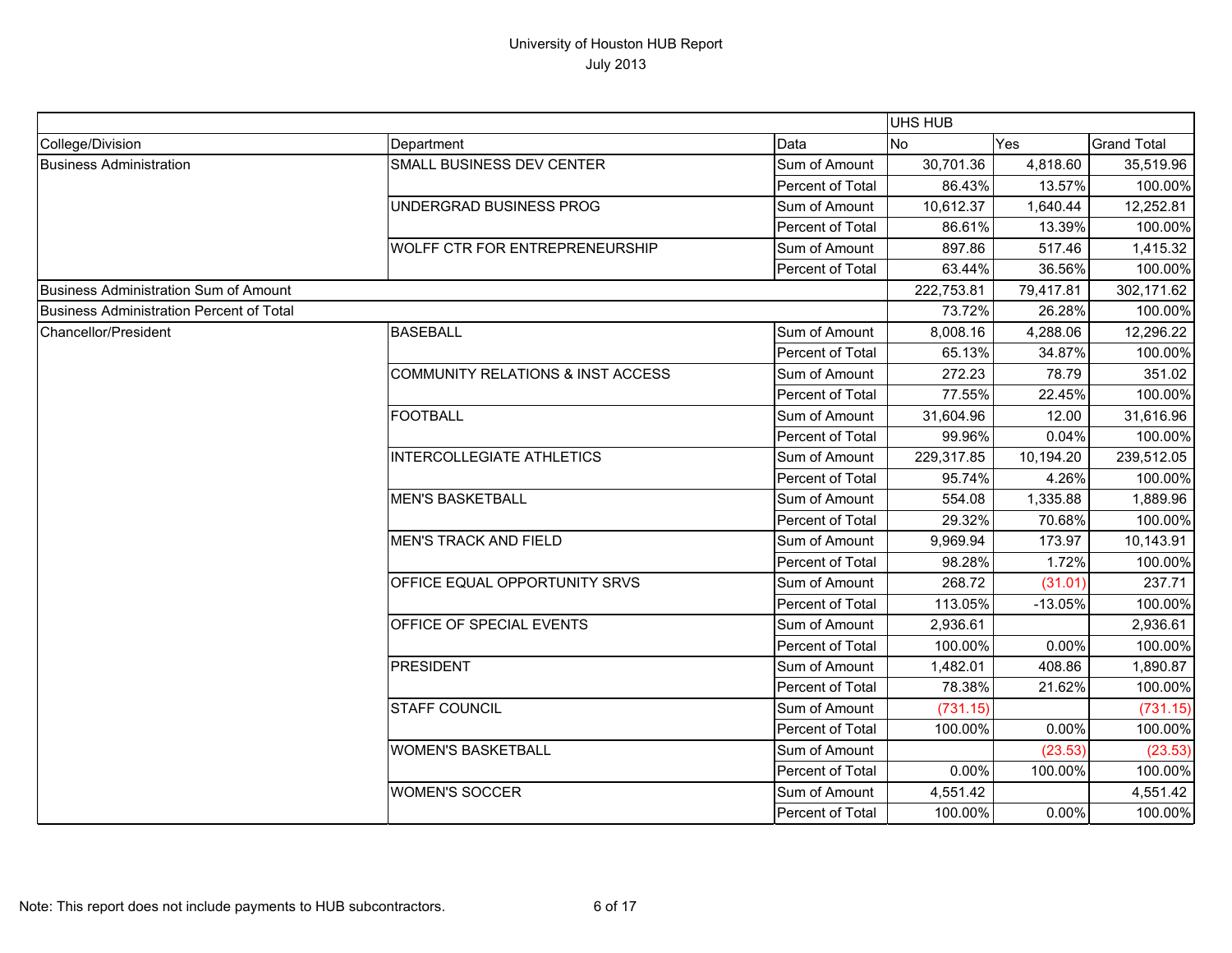|                                              |                                           |                  | UHS HUB    |           |                    |
|----------------------------------------------|-------------------------------------------|------------------|------------|-----------|--------------------|
| College/Division                             | Department                                | Data             | <b>No</b>  | Yes       | <b>Grand Total</b> |
| Chancellor/President                         | <b>WOMEN'S SOFTBALL</b>                   | Sum of Amount    | 3,136.49   | 1,341.92  | 4,478.41           |
|                                              |                                           | Percent of Total | 70.04%     | 29.96%    | 100.00%            |
| Chancellor/President Sum of Amount           |                                           |                  | 291,371.32 | 17,779.14 | 309,150.46         |
| <b>Chancellor/President Percent of Total</b> |                                           |                  | 94.25%     | 5.75%     | 100.00%            |
| Education                                    | <b>ASIAN AMERICAN STUDIES</b>             | Sum of Amount    | 176.20     |           | 176.20             |
|                                              |                                           | Percent of Total | 100.00%    | 0.00%     | 100.00%            |
|                                              | CENTER FOR INFO TECH IN EDUCATION         | Sum of Amount    | 28,338.09  | 5,645.21  | 33,983.30          |
|                                              |                                           | Percent of Total | 83.39%     | 16.61%    | 100.00%            |
|                                              | <b>CHARTER SCHOOL</b>                     | Sum of Amount    | 3,456.47   | 487.31    | 3,943.78           |
|                                              |                                           | Percent of Total | 87.64%     | 12.36%    | 100.00%            |
|                                              | <b>CONSISTENCY MGMT &amp; COOP DISCIP</b> | Sum of Amount    | 173.76     |           | 173.76             |
|                                              |                                           | Percent of Total | 100.00%    | 0.00%     | 100.00%            |
|                                              | <b>CURRICULUM AND INSTRUCTION</b>         | Sum of Amount    | 20,230.10  | 838.89    | 21,068.99          |
|                                              |                                           | Percent of Total | 96.02%     | 3.98%     | 100.00%            |
|                                              | <b>DEAN, EDUCATION</b>                    | Sum of Amount    | 9,398.26   | 1,103.39  | 10,501.65          |
|                                              |                                           | Percent of Total | 89.49%     | 10.51%    | 100.00%            |
|                                              | EDUCATIONAL PSYCHOLOGY                    | Sum of Amount    | 23,032.76  | 10,392.41 | 33,425.17          |
|                                              |                                           | Percent of Total | 68.91%     | 31.09%    | 100.00%            |
|                                              | INSTITUTE FOR URBAN EDUCATION             | Sum of Amount    | 241.51     | 1,442.18  | 1,683.69           |
|                                              |                                           | Percent of Total | 14.34%     | 85.66%    | 100.00%            |
| <b>Education Sum of Amount</b>               |                                           |                  | 85,047.15  | 19,909.39 | 104,956.54         |
| <b>Education Percent of Total</b>            |                                           |                  | 81.03%     | 18.97%    | 100.00%            |
| Engineering                                  | <b>BIOMEDICAL ENGINEERING</b>             | Sum of Amount    | 204,048.12 | 210.05    | 204,258.17         |
|                                              |                                           | Percent of Total | 99.90%     | 0.10%     | 100.00%            |
|                                              | <b>CHEMICAL ENGINEERING</b>               | Sum of Amount    | 161,271.98 | 797.53    | 162,069.51         |
|                                              |                                           | Percent of Total | 99.51%     | 0.49%     | 100.00%            |
|                                              | <b>CIVIL ENGINEERING</b>                  | Sum of Amount    | 264,533.94 | 7,877.72  | 272,411.66         |
|                                              |                                           | Percent of Total | 97.11%     | 2.89%     | 100.00%            |
|                                              | <b>CTR FOR INNOVATIVE GROUTING</b>        | Sum of Amount    | 10,587.48  |           | 10,587.48          |
|                                              |                                           | Percent of Total | 100.00%    | 0.00%     | 100.00%            |
|                                              | <b>DEAN, ENGINEERING</b>                  | Sum of Amount    | 166,184.29 | 615.30    | 166,799.59         |
|                                              |                                           | Percent of Total | 99.63%     | 0.37%     | 100.00%            |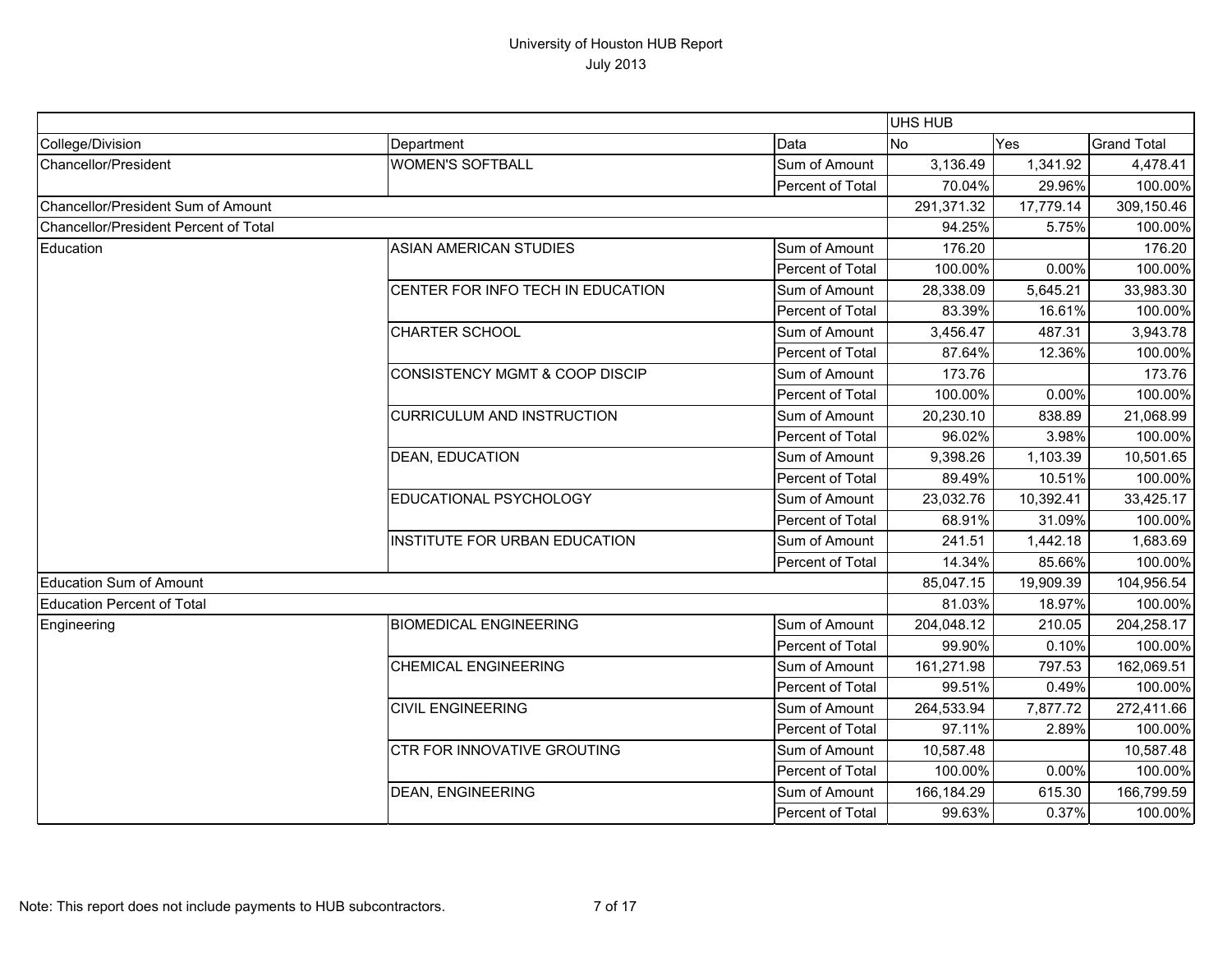|                                 |                                         |                  | UHS HUB      |           |                    |
|---------------------------------|-----------------------------------------|------------------|--------------|-----------|--------------------|
| College/Division                | Department                              | Data             | <b>No</b>    | Yes       | <b>Grand Total</b> |
| Engineering                     | <b>ELECTRICAL ENGINEERING</b>           | Sum of Amount    | 185,792.97   | 11,524.46 | 197,317.43         |
|                                 |                                         | Percent of Total | 94.16%       | 5.84%     | 100.00%            |
|                                 | <b>ENGINEERING SERVICES</b>             | Sum of Amount    | 3,976.99     | 358.00    | 4,334.99           |
|                                 |                                         | Percent of Total | 91.74%       | 8.26%     | 100.00%            |
|                                 | <b>INDUSTRIAL ENGINEERING</b>           | Sum of Amount    | 1,640.08     | 6,058.61  | 7,698.69           |
|                                 |                                         | Percent of Total | 21.30%       | 78.70%    | 100.00%            |
|                                 | <b>INTEGRATED BIO &amp; NANO SYSTEM</b> | Sum of Amount    | 71.87        |           | 71.87              |
|                                 |                                         | Percent of Total | 100.00%      | 0.00%     | 100.00%            |
|                                 | MECHANICAL ENGINEERING                  | Sum of Amount    | 106,802.42   | 9,535.52  | 116,337.94         |
|                                 |                                         | Percent of Total | 91.80%       | 8.20%     | 100.00%            |
|                                 | NATL CTR FOR AIRBORNE LASER MAPPING     | Sum of Amount    | 1,954.55     |           | 1,954.55           |
|                                 |                                         | Percent of Total | 100.00%      | 0.00%     | 100.00%            |
|                                 | TX HURRICANE CTR INVT TECH              | Sum of Amount    | 333.67       |           | 333.67             |
|                                 |                                         | Percent of Total | 100.00%      | 0.00%     | 100.00%            |
|                                 | <b>WIND ENERGY CENTER</b>               | Sum of Amount    | 3,389.92     |           | 3,389.92           |
|                                 |                                         | Percent of Total | 100.00%      | 0.00%     | 100.00%            |
| Engineering Sum of Amount       |                                         |                  | 1,110,588.28 | 36,977.19 | 1,147,565.47       |
| Engineering Percent of Total    |                                         |                  | 96.78%       | 3.22%     | 100.00%            |
| Graduate College of Social Work | ADMISSIONS-GCSW                         | Sum of Amount    | 1,563.59     | 530.57    | 2,094.16           |
|                                 |                                         | Percent of Total | 74.66%       | 25.34%    | 100.00%            |
|                                 | <b>ALUMNI &amp; CAREER SERVICES</b>     | Sum of Amount    |              | 487.15    | 487.15             |
|                                 |                                         | Percent of Total | 0.00%        | 100.00%   | 100.00%            |
|                                 | CHILD & FAMILY CENTER                   | Sum of Amount    | 1,027.95     | 518.82    | 1,546.77           |
|                                 |                                         | Percent of Total | 66.46%       | 33.54%    | 100.00%            |
|                                 | CTR DRUG & SOCIAL POLICY RESRC          | Sum of Amount    |              | 194.79    | 194.79             |
|                                 |                                         | Percent of Total | 0.00%        | 100.00%   | 100.00%            |
|                                 | <b>CTR FOR HEALTH EQUITY &amp; EVAL</b> | Sum of Amount    | 600.00       |           | 600.00             |
|                                 |                                         | Percent of Total | 100.00%      | 0.00%     | 100.00%            |
|                                 | DEAN, SOCIAL WORK                       | Sum of Amount    | 321.34       |           | 321.34             |
|                                 |                                         | Percent of Total | 100.00%      | 0.00%     | 100.00%            |
|                                 | DEVELOPMENT-GCSW                        | Sum of Amount    | 79.14        |           | 79.14              |
|                                 |                                         | Percent of Total | 100.00%      | 0.00%     | 100.00%            |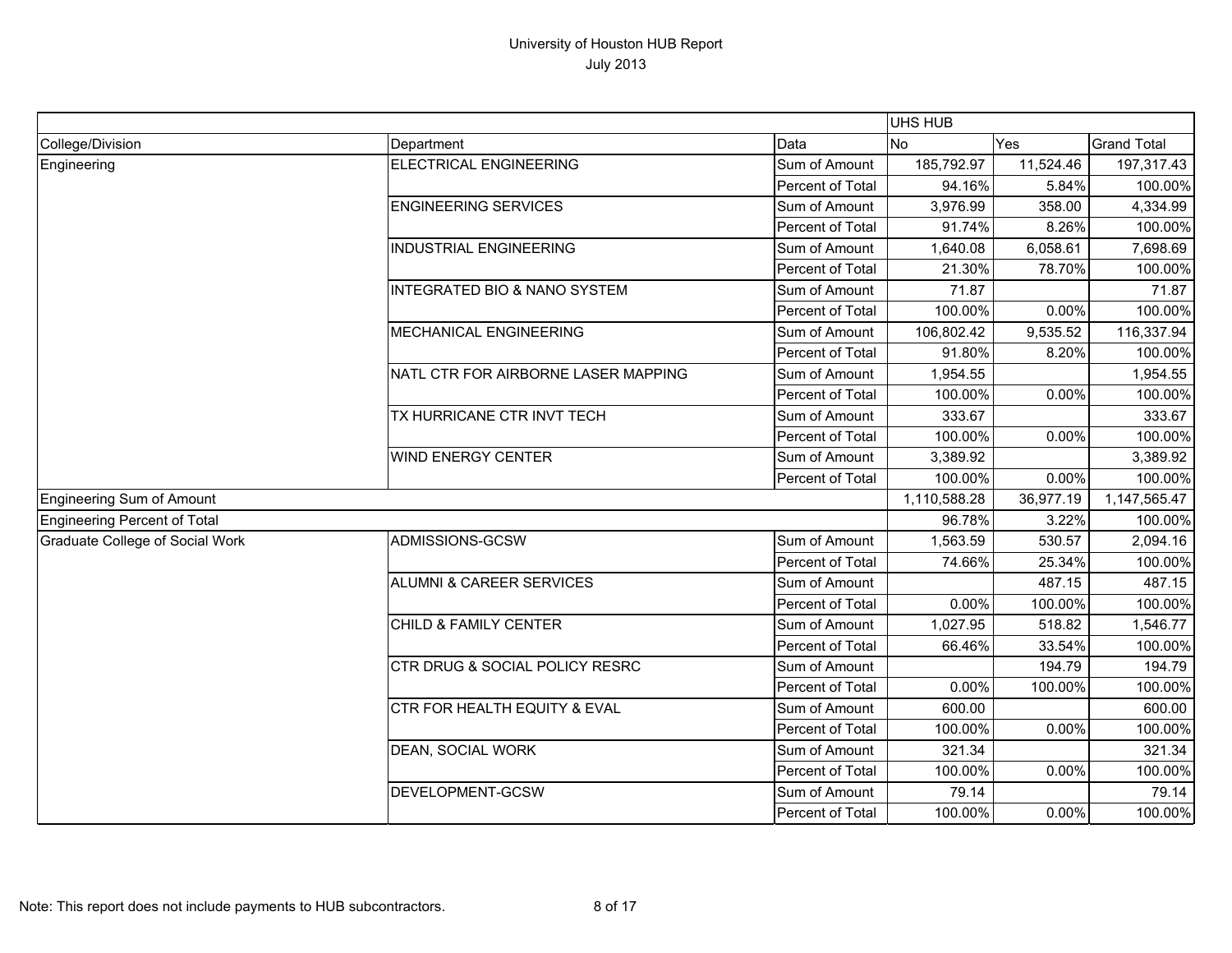|                                                  |                                    |                  | <b>UHS HUB</b> |          |                    |
|--------------------------------------------------|------------------------------------|------------------|----------------|----------|--------------------|
| College/Division                                 | Department                         | Data             | No             | Yes      | <b>Grand Total</b> |
| Graduate College of Social Work                  | <b>FIELD OFFICE</b>                | Sum of Amount    | 1,425.92       | 36.09    | 1,462.01           |
|                                                  |                                    | Percent of Total | 97.53%         | 2.47%    | 100.00%            |
|                                                  | <b>GCSW INFORMATION TECHNOLOGY</b> | Sum of Amount    | 1,674.76       | 4,326.78 | 6,001.54           |
|                                                  |                                    | Percent of Total | 27.91%         | 72.09%   | 100.00%            |
|                                                  | PHD PROGRAM                        | Sum of Amount    |                | 199.41   | 199.41             |
|                                                  |                                    | Percent of Total | 0.00%          | 100.00%  | 100.00%            |
| Graduate College of Social Work Sum of Amount    |                                    |                  | 6,692.70       | 6,293.61 | 12,986.31          |
| Graduate College of Social Work Percent of Total |                                    |                  | 51.54%         | 48.46%   | 100.00%            |
| <b>Honors College</b>                            | DEAN, HONORS COLLEGE               | Sum of Amount    | 7,713.12       | 761.18   | 8,474.30           |
|                                                  |                                    | Percent of Total | 91.02%         | 8.98%    | 100.00%            |
| Honors College Sum of Amount                     |                                    |                  | 7,713.12       | 761.18   | 8,474.30           |
| Honors College Percent of Total                  |                                    |                  | 91.02%         | 8.98%    | 100.00%            |
| Hotel and Restaurant Management                  | DEAN, HOTEL & RESTAURANT MANAG     | Sum of Amount    | 5,570.02       | 166.99   | 5,737.01           |
|                                                  |                                    | Percent of Total | 97.09%         | 2.91%    | 100.00%            |
|                                                  | HOTEL AND RESTAURANT MANAGEMENT    | Sum of Amount    | 45,678.52      | 7,232.34 | 52,910.86          |
|                                                  |                                    | Percent of Total | 86.33%         | 13.67%   | 100.00%            |
| Hotel and Restaurant Management Sum of Amount    |                                    |                  | 51,248.54      | 7,399.33 | 58,647.87          |
| Hotel and Restaurant Management Percent of Total |                                    |                  | 87.38%         | 12.62%   | 100.00%            |
| Law Center                                       | ASSOCIATE DEAN, LAW                | Sum of Amount    | 72.40          |          | 72.40              |
|                                                  |                                    | Percent of Total | 100.00%        | 0.00%    | 100.00%            |
|                                                  | <b>BLAKELEY INSTITUTE</b>          | Sum of Amount    | 4,379.56       |          | 4,379.56           |
|                                                  |                                    | Percent of Total | 100.00%        | 0.00%    | 100.00%            |
|                                                  | <b>BUSINESS SERVICES, LAW</b>      | Sum of Amount    | 56,708.41      | 4,755.78 | 61,464.19          |
|                                                  |                                    | Percent of Total | 92.26%         | 7.74%    | 100.00%            |
|                                                  | CAREER SERVICES, LAW               | Sum of Amount    | 1,432.12       | 179.65   | 1,611.77           |
|                                                  |                                    | Percent of Total | 88.85%         | 11.15%   | 100.00%            |
|                                                  | CHILDREN, LAW & POLICY             | Sum of Amount    |                | 20.78    | 20.78              |
|                                                  |                                    | Percent of Total | 0.00%          | 100.00%  | 100.00%            |
|                                                  | DEAN, LAW                          | Sum of Amount    | 72.46          |          | 72.46              |
|                                                  |                                    | Percent of Total | 100.00%        | 0.00%    | 100.00%            |
|                                                  | FACILITIES, LAW                    | Sum of Amount    | 18,333.50      | 378.15   | 18,711.65          |
|                                                  |                                    | Percent of Total | 97.98%         | 2.02%    | 100.00%            |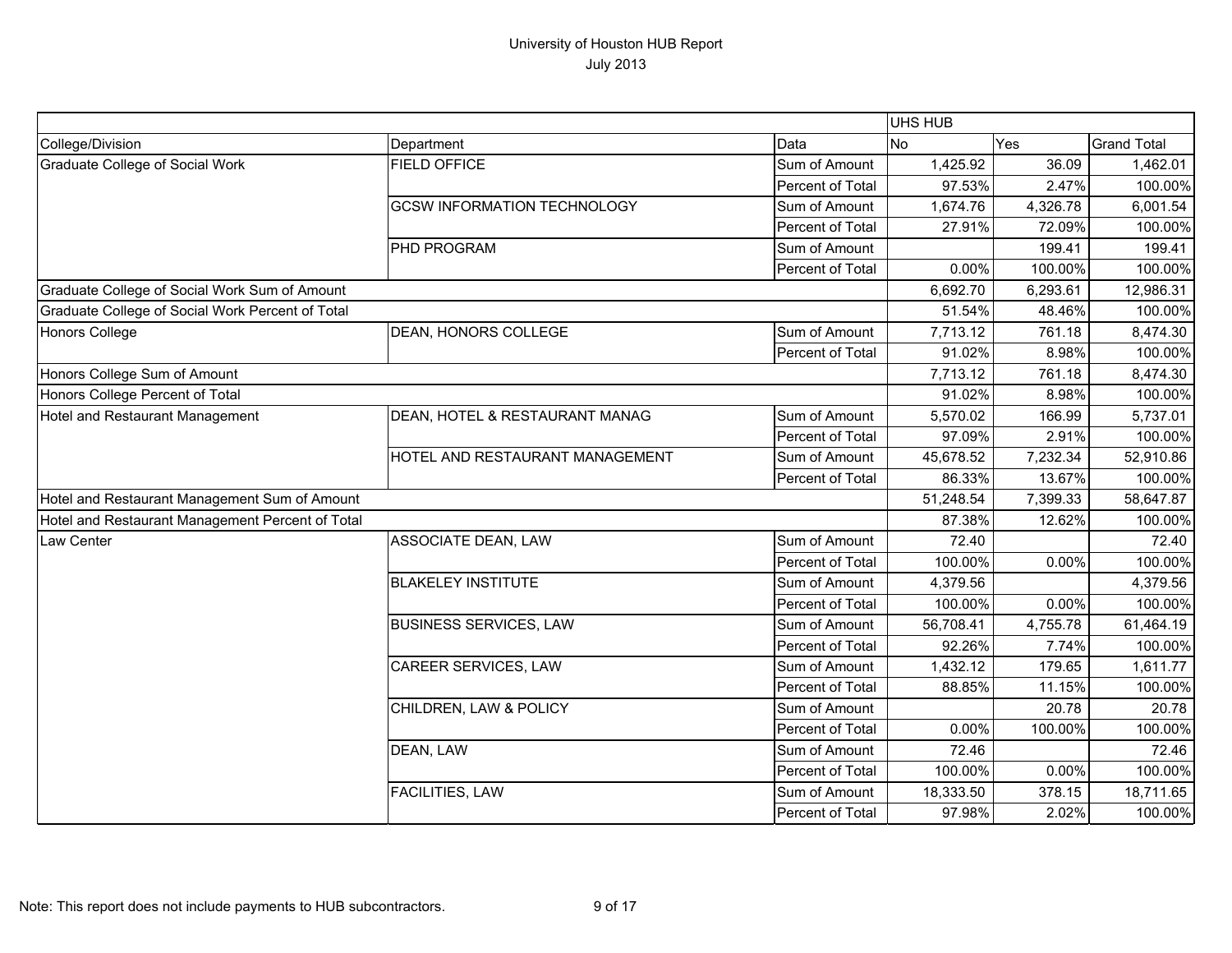|                                  |                                     |                  | <b>UHS HUB</b> |           |                    |
|----------------------------------|-------------------------------------|------------------|----------------|-----------|--------------------|
| College/Division                 | Department                          | Data             | <b>No</b>      | Yes       | <b>Grand Total</b> |
| Law Center                       | <b>FACULTY SUPPORT LAW</b>          | Sum of Amount    | 5,451.98       | 1,521.69  | 6,973.67           |
|                                  |                                     | Percent of Total | 78.18%         | 21.82%    | 100.00%            |
|                                  | HEALTH LAW & POLICY INSTITUTE       | Sum of Amount    | 682.02         | 740.67    | 1,422.69           |
|                                  |                                     | Percent of Total | 47.94%         | 52.06%    | 100.00%            |
|                                  | INST OF HIGHER EDU & GOVERNANCE LAW | Sum of Amount    | 606.61         |           | 606.61             |
|                                  |                                     | Percent of Total | 100.00%        | 0.00%     | 100.00%            |
|                                  | LAW                                 | Sum of Amount    | 18,198.40      |           | 18,198.40          |
|                                  |                                     | Percent of Total | 100.00%        | 0.00%     | 100.00%            |
|                                  | LAW INFORMATION TECHNOLOGY          | Sum of Amount    | 7,248.46       | 56,516.17 | 63,764.63          |
|                                  |                                     | Percent of Total | 11.37%         | 88.63%    | 100.00%            |
|                                  | <b>LAW LIBRARY</b>                  | Sum of Amount    | 72,368.78      | 1,358.69  | 73,727.47          |
|                                  |                                     | Percent of Total | 98.16%         | 1.84%     | 100.00%            |
|                                  | LEGAL AID CLINIC, LAW               | Sum of Amount    | 749.51         | 484.61    | 1,234.12           |
|                                  |                                     | Percent of Total | 60.73%         | 39.27%    | 100.00%            |
|                                  | LEGAL RESEARCH & WRITING, LAW       | Sum of Amount    |                | 53.19     | 53.19              |
|                                  |                                     | Percent of Total | 0.00%          | 100.00%   | 100.00%            |
|                                  | PUBLIC RELS & MARKETING, LAW        | Sum of Amount    | 8,525.00       | 566.87    | 9,091.87           |
|                                  |                                     | Percent of Total | 93.77%         | 6.23%     | 100.00%            |
|                                  | STUDENT ORGANIZATION, LAW           | Sum of Amount    | 3,354.96       |           | 3,354.96           |
|                                  |                                     | Percent of Total | 100.00%        | 0.00%     | 100.00%            |
|                                  | STUDENT SERVICES, LAW               | Sum of Amount    | 3,728.07       | 774.60    | 4,502.67           |
|                                  |                                     | Percent of Total | 82.80%         | 17.20%    | 100.00%            |
| Law Center Sum of Amount         |                                     |                  | 201,912.24     | 67,350.85 | 269,263.09         |
| Law Center Percent of Total      |                                     |                  | 74.99%         | 25.01%    | 100.00%            |
| Liberal Arts and Social Sciences | <b>AEROSPACE STUDIES</b>            | Sum of Amount    | 1,225.71       | 7,604.22  | 8,829.93           |
|                                  |                                     | Percent of Total | 13.88%         | 86.12%    | 100.00%            |
|                                  | AFRICAN-AMERICAN STUDIES            | Sum of Amount    | 612.90         | 712.34    | 1,325.24           |
|                                  |                                     | Percent of Total | 46.25%         | 53.75%    | 100.00%            |
|                                  | <b>ART</b>                          | Sum of Amount    | 20,501.42      | 4,090.05  | 24,591.47          |
|                                  |                                     | Percent of Total | 83.37%         | 16.63%    | 100.00%            |
|                                  | <b>ARTE PUBLICO</b>                 | Sum of Amount    | 28,321.37      | 167.18    | 28,488.55          |
|                                  |                                     | Percent of Total | 99.41%         | 0.59%     | 100.00%            |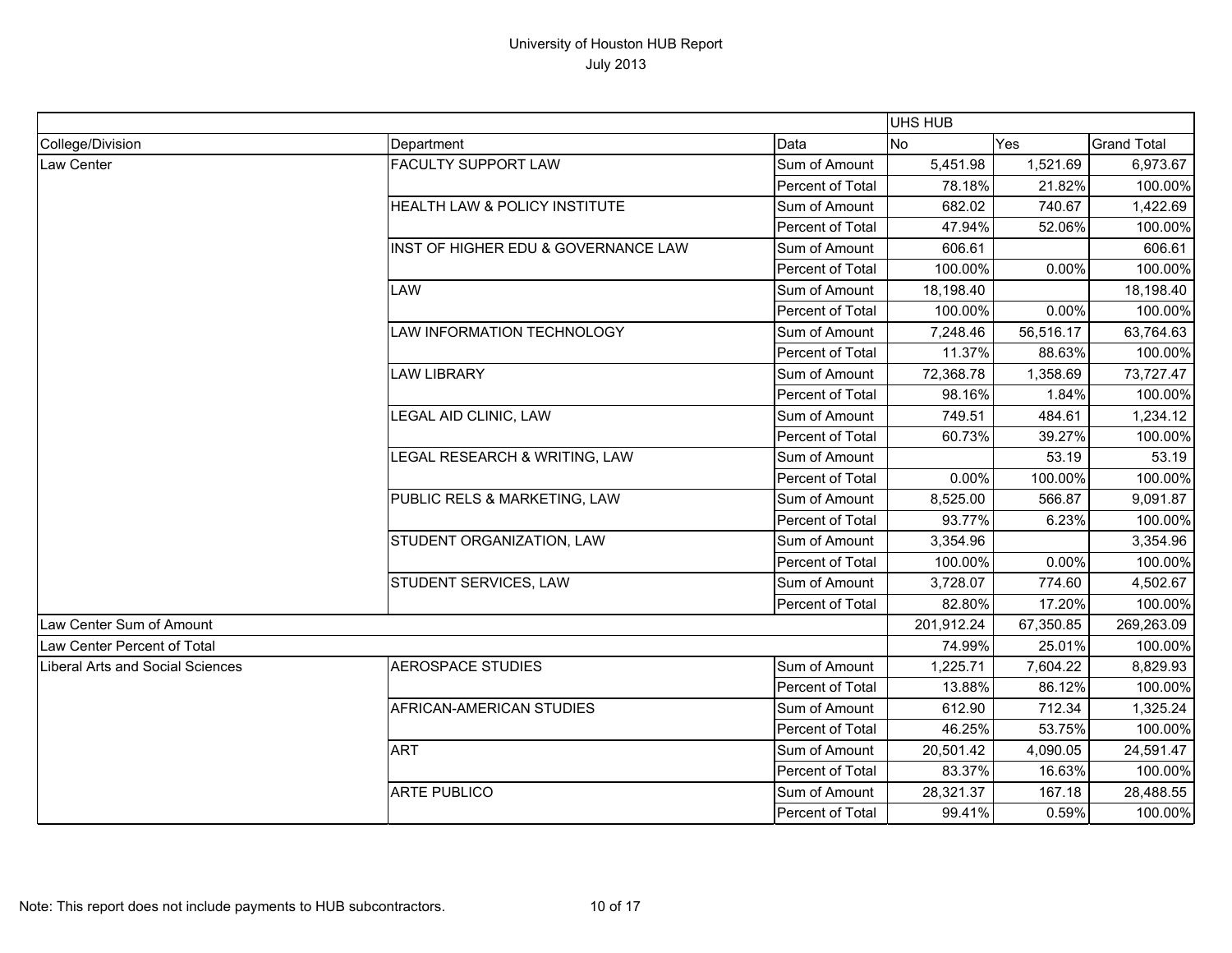|                                         |                                     |                  | <b>UHS HUB</b> |           |                    |
|-----------------------------------------|-------------------------------------|------------------|----------------|-----------|--------------------|
| College/Division                        | Department                          | Data             | <b>No</b>      | Yes       | <b>Grand Total</b> |
| <b>Liberal Arts and Social Sciences</b> | <b>BAND</b>                         | Sum of Amount    | 7,377.06       | 8,420.00  | 15,797.06          |
|                                         |                                     | Percent of Total | 46.70%         | 53.30%    | 100.00%            |
|                                         | <b>BLAFFER GALLERY</b>              | Sum of Amount    | 4,650.61       | 356.27    | 5,006.88           |
|                                         |                                     | Percent of Total | 92.88%         | 7.12%     | 100.00%            |
|                                         | CENTER FOR PUBLIC HISTORY           | Sum of Amount    | 7,555.87       | 89.85     | 7,645.72           |
|                                         |                                     | Percent of Total | 98.82%         | 1.18%     | 100.00%            |
|                                         | CENTER FOR PUBLIC POLICY            | Sum of Amount    | 32,907.25      | 1,732.81  | 34,640.06          |
|                                         |                                     | Percent of Total | 95.00%         | 5.00%     | 100.00%            |
|                                         | <b>COMMUNICATION</b>                | Sum of Amount    | 3,971.45       | 2,079.28  | 6,050.73           |
|                                         |                                     | Percent of Total | 65.64%         | 34.36%    | 100.00%            |
|                                         | <b>COMMUNICATIONS DISORDERS</b>     | Sum of Amount    | 20,432.61      | 12,714.11 | 33,146.72          |
|                                         |                                     | Percent of Total | 61.64%         | 38.36%    | 100.00%            |
|                                         | <b>COMPARATIVE CULTURAL STUDIES</b> | Sum of Amount    | 3,258.85       |           | 3,258.85           |
|                                         |                                     | Percent of Total | 100.00%        | 0.00%     | 100.00%            |
|                                         | <b>CWMCA CENTER FOR THE ARTS</b>    | Sum of Amount    | 3,675.31       | 172.88    | 3,848.19           |
|                                         |                                     | Percent of Total | 95.51%         | 4.49%     | 100.00%            |
|                                         | DEAN, LIBERAL ARTS & SOC SCI        | Sum of Amount    | 24,140.77      | 39,860.79 | 64,001.56          |
|                                         |                                     | Percent of Total | 37.72%         | 62.28%    | 100.00%            |
|                                         | <b>ECONOMICS</b>                    | Sum of Amount    | 12,133.71      | 2,853.56  | 14,987.27          |
|                                         |                                     | Percent of Total | 80.96%         | 19.04%    | 100.00%            |
|                                         | <b>ENGLISH</b>                      | Sum of Amount    | 26,941.26      | 7,484.67  | 34,425.93          |
|                                         |                                     | Percent of Total | 78.26%         | 21.74%    | 100.00%            |
|                                         | HEALTH AND HUMAN PERFORMANCE        | Sum of Amount    | 45,318.68      | 624.25    | 45,942.93          |
|                                         |                                     | Percent of Total | 98.64%         | 1.36%     | 100.00%            |
|                                         | <b>HISPANIC STUDIES</b>             | Sum of Amount    | 5,089.83       |           | 5,089.83           |
|                                         |                                     | Percent of Total | 100.00%        | 0.00%     | 100.00%            |
|                                         | <b>HISTORY</b>                      | Sum of Amount    | 5,258.26       | 349.80    | 5,608.06           |
|                                         |                                     | Percent of Total | 93.76%         | 6.24%     | 100.00%            |
|                                         | <b>MEXICAN-AMERICAN STUDIES</b>     | Sum of Amount    | 1,037.85       | 660.00    | 1,697.85           |
|                                         |                                     | Percent of Total | 61.13%         | 38.87%    | 100.00%            |
|                                         | <b>MILITARY SCIENCE</b>             | Sum of Amount    | 302.64         |           | 302.64             |
|                                         |                                     | Percent of Total | 100.00%        | 0.00%     | 100.00%            |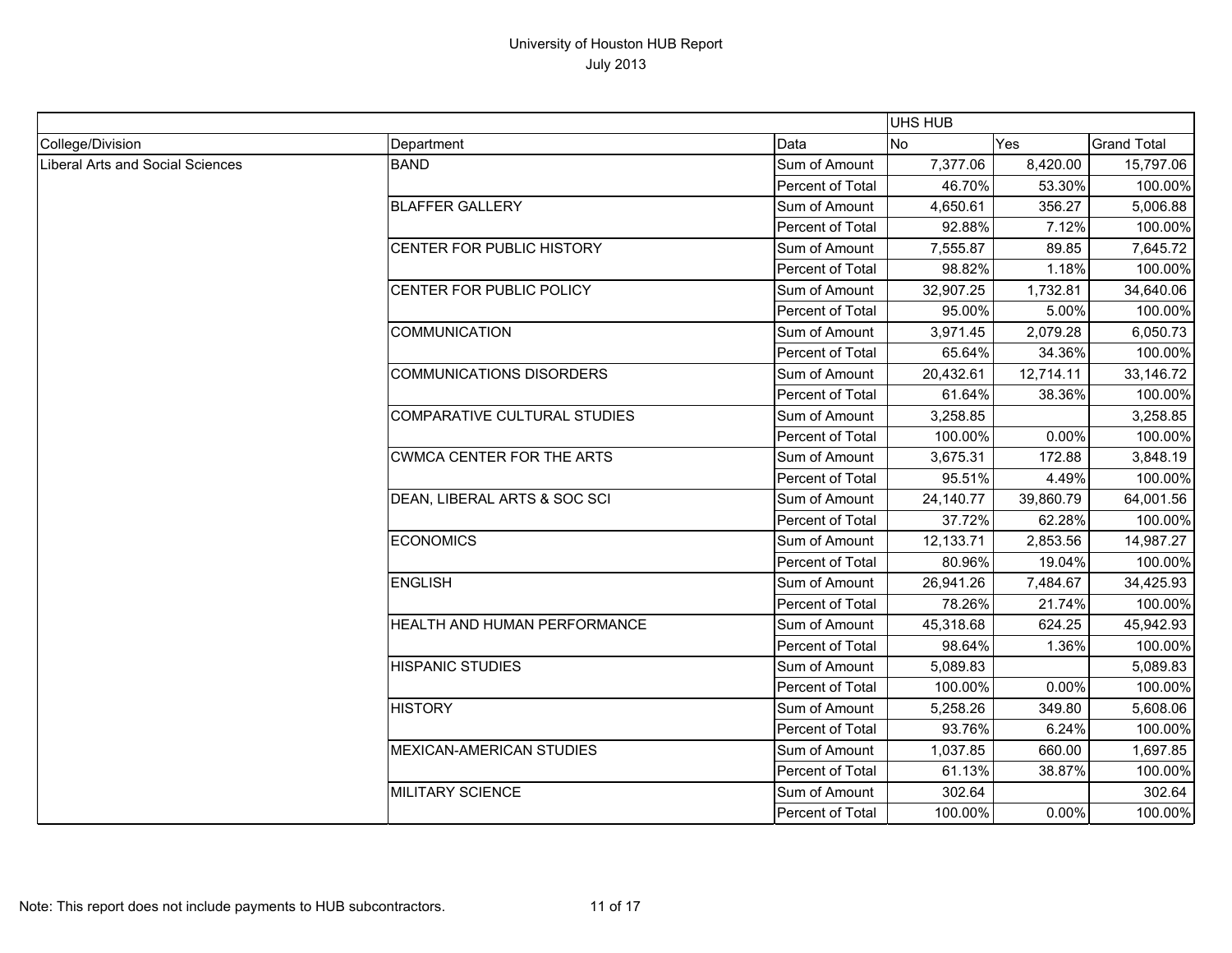|                                                   |                                            |                  | UHS HUB    |           |                    |
|---------------------------------------------------|--------------------------------------------|------------------|------------|-----------|--------------------|
| College/Division                                  | Department                                 | Data             | <b>No</b>  | Yes       | <b>Grand Total</b> |
| Liberal Arts and Social Sciences                  | MODERN AND CLASSICAL LANGUAGES             | Sum of Amount    | 9,412.91   | 954.55    | 10,367.46          |
|                                                   |                                            | Percent of Total | 90.79%     | 9.21%     | 100.00%            |
|                                                   | <b>MUSIC</b>                               | Sum of Amount    | 7,982.45   | 322.16    | 8,304.61           |
|                                                   |                                            | Percent of Total | 96.12%     | 3.88%     | 100.00%            |
|                                                   | PHILOSOPHY                                 | Sum of Amount    | 256.47     | 56.58     | 313.05             |
|                                                   |                                            | Percent of Total | 81.93%     | 18.07%    | 100.00%            |
|                                                   | POLITICAL SCIENCE                          | Sum of Amount    | 487.26     | 2,214.70  | 2,701.96           |
|                                                   |                                            | Percent of Total | 18.03%     | 81.97%    | 100.00%            |
|                                                   | <b>PSYCHOLOGY</b>                          | Sum of Amount    | 34,780.16  | 1,880.64  | 36,660.80          |
|                                                   |                                            | Percent of Total | 94.87%     | 5.13%     | 100.00%            |
|                                                   | PUBLIC ADMINISTRATION PROGRAM              | Sum of Amount    | 1,000.00   |           | 1,000.00           |
|                                                   |                                            | Percent of Total | 100.00%    | 0.00%     | 100.00%            |
|                                                   | <b>SOCIOLOGY</b>                           | Sum of Amount    | 291.14     | 128.79    | 419.93             |
|                                                   |                                            | Percent of Total | 69.33%     | 30.67%    | 100.00%            |
|                                                   | <b>THEATER</b>                             | Sum of Amount    | 156,596.78 | 430.22    | 157,027.00         |
|                                                   |                                            | Percent of Total | 99.73%     | 0.27%     | 100.00%            |
|                                                   | <b>WOMEN'S STUDIES PROGRAM</b>             | Sum of Amount    | 260.99     | 16.56     | 277.55             |
|                                                   |                                            | Percent of Total | 94.03%     | 5.97%     | 100.00%            |
| Liberal Arts and Social Sciences Sum of Amount    |                                            |                  | 465,781.57 | 95,976.26 | 561,757.83         |
| Liberal Arts and Social Sciences Percent of Total |                                            |                  | 82.92%     | 17.08%    | 100.00%            |
| Library                                           | <b>UNIVERSITY LIBRARIES</b>                | Sum of Amount    | 455,649.29 | 32,086.79 | 487,736.08         |
|                                                   |                                            | Percent of Total | 93.42%     | 6.58%     | 100.00%            |
| Library Sum of Amount                             |                                            |                  | 455,649.29 | 32,086.79 | 487,736.08         |
| <b>Library Percent of Total</b>                   |                                            |                  | 93.42%     | 6.58%     | 100.00%            |
| Natural Science and Mathematics                   | <b>BIOLOGY &amp; BIOCHEMISTRY</b>          | Sum of Amount    | 96,275.71  | 911.46    | 97,187.17          |
|                                                   |                                            | Percent of Total | 99.06%     | 0.94%     | 100.00%            |
|                                                   | <b>CHEMISTRY</b>                           | Sum of Amount    | 244,396.46 | 7,441.03  | 251,837.49         |
|                                                   |                                            | Percent of Total | 97.05%     | 2.95%     | 100.00%            |
|                                                   | <b>COMPUTER SCIENCE</b>                    | Sum of Amount    | 4,804.20   | 924.29    | 5,728.49           |
|                                                   |                                            | Percent of Total | 83.87%     | 16.13%    | 100.00%            |
|                                                   | CTR FOR NUCLEAR RECEPTORS & CELL SIGNALING | Sum of Amount    | 78,977.85  | 173.68    | 79,151.53          |
|                                                   |                                            | Percent of Total | 99.78%     | 0.22%     | 100.00%            |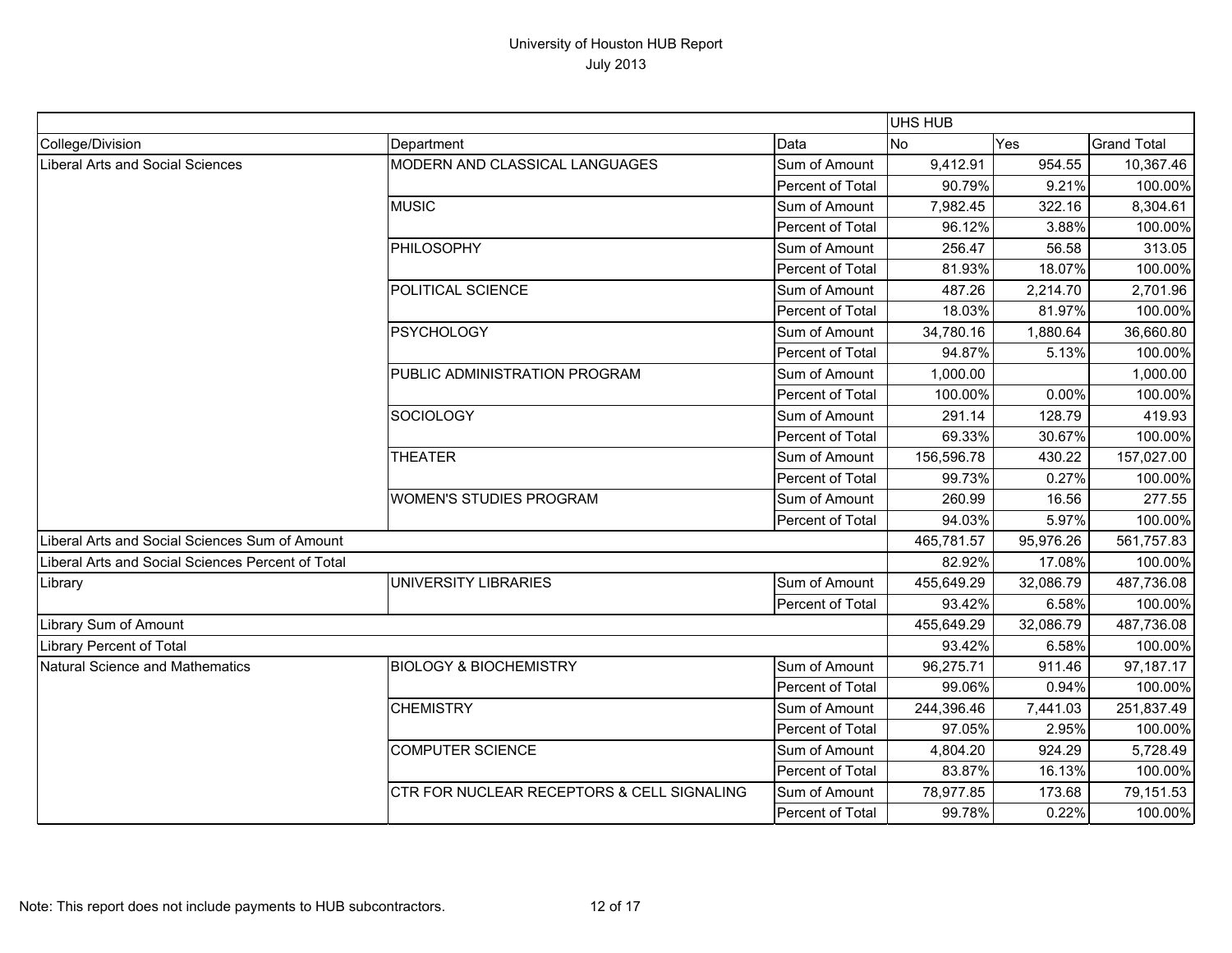|                                                  |                                            |                  | UHS HUB    |            |                    |
|--------------------------------------------------|--------------------------------------------|------------------|------------|------------|--------------------|
| College/Division                                 | Department                                 | Data             | <b>No</b>  | Yes        | <b>Grand Total</b> |
| Natural Science and Mathematics                  | DEAN, NATURAL SCIENCE & MATHE              | Sum of Amount    | 55,145.54  | 434.24     | 55,579.78          |
|                                                  |                                            | Percent of Total | 99.22%     | 0.78%      | 100.00%            |
|                                                  | EARTH AND ATMOSPHERIC SCIENCES             | Sum of Amount    | 128,657.59 | 4,386.92   | 133,044.51         |
|                                                  |                                            | Percent of Total | 96.70%     | 3.30%      | 100.00%            |
|                                                  | INST FOR CLIMATE/ATMOSPHERIC SCIENCE (CAS) | Sum of Amount    | 9,238.40   | 2,135.61   | 11,374.01          |
|                                                  |                                            | Percent of Total | 81.22%     | 18.78%     | 100.00%            |
|                                                  | <b>MATHEMATICS</b>                         | Sum of Amount    | 27,855.56  | 1,357.88   | 29,213.44          |
|                                                  |                                            | Percent of Total | 95.35%     | 4.65%      | 100.00%            |
|                                                  | <b>PHYSICS</b>                             | Sum of Amount    | 84,874.99  | 4,476.75   | 89,351.74          |
|                                                  |                                            | Percent of Total | 94.99%     | 5.01%      | 100.00%            |
| Natural Science and Mathematics Sum of Amount    |                                            |                  | 730,226.30 | 22,241.86  | 752,468.16         |
| Natural Science and Mathematics Percent of Total |                                            |                  | 97.04%     | 2.96%      | 100.00%            |
| Optometry                                        | <b>DEAN, OPTOMETRY</b>                     | Sum of Amount    | 21,244.20  | 18,467.39  | 39,711.59          |
|                                                  |                                            | Percent of Total | 53.50%     | 46.50%     | 100.00%            |
|                                                  | OPT VISION SCIENCES                        | Sum of Amount    | 81,514.88  | 144.68     | 81,659.56          |
|                                                  |                                            | Percent of Total | 99.82%     | 0.18%      | 100.00%            |
|                                                  | <b>OPTOMETRY CLINIC</b>                    | Sum of Amount    | 113,225.84 | 163,876.89 | 277,102.73         |
|                                                  |                                            | Percent of Total | 40.86%     | 59.14%     | 100.00%            |
| Optometry Sum of Amount                          |                                            |                  | 215,984.92 | 182,488.96 | 398,473.88         |
| Optometry Percent of Total                       |                                            |                  | 54.20%     | 45.80%     | 100.00%            |
| Pharmacy                                         | <b>CLINICAL PHARMACY &amp; ADMINISTRA</b>  | Sum of Amount    | 33,617.83  | 804.08     | 34,421.91          |
|                                                  |                                            | Percent of Total | 97.66%     | 2.34%      | 100.00%            |
|                                                  | <b>DEAN, PHARMACY</b>                      | Sum of Amount    | 54,527.14  | 376.96     | 54,904.10          |
|                                                  |                                            | Percent of Total | 99.31%     | 0.69%      | 100.00%            |
|                                                  | INSTITUTE FOR DRUG EDUCATION               | Sum of Amount    | 482.75     |            | 482.75             |
|                                                  |                                            | Percent of Total | 100.00%    | 0.00%      | 100.00%            |
|                                                  | PHARMACOLOGICAL & PHARMACEUTIC             | Sum of Amount    | 91,975.29  | 2,279.57   | 94,254.86          |
|                                                  |                                            | Percent of Total | 97.58%     | 2.42%      | 100.00%            |
|                                                  | STUDENT SERVICES PHARMACY                  | Sum of Amount    | 2,267.44   | 26.00      | 2,293.44           |
|                                                  |                                            | Percent of Total | 98.87%     | 1.13%      | 100.00%            |
| Pharmacy Sum of Amount                           |                                            |                  | 182,870.45 | 3,486.61   | 186,357.06         |
| Pharmacy Percent of Total                        |                                            |                  | 98.13%     | 1.87%      | 100.00%            |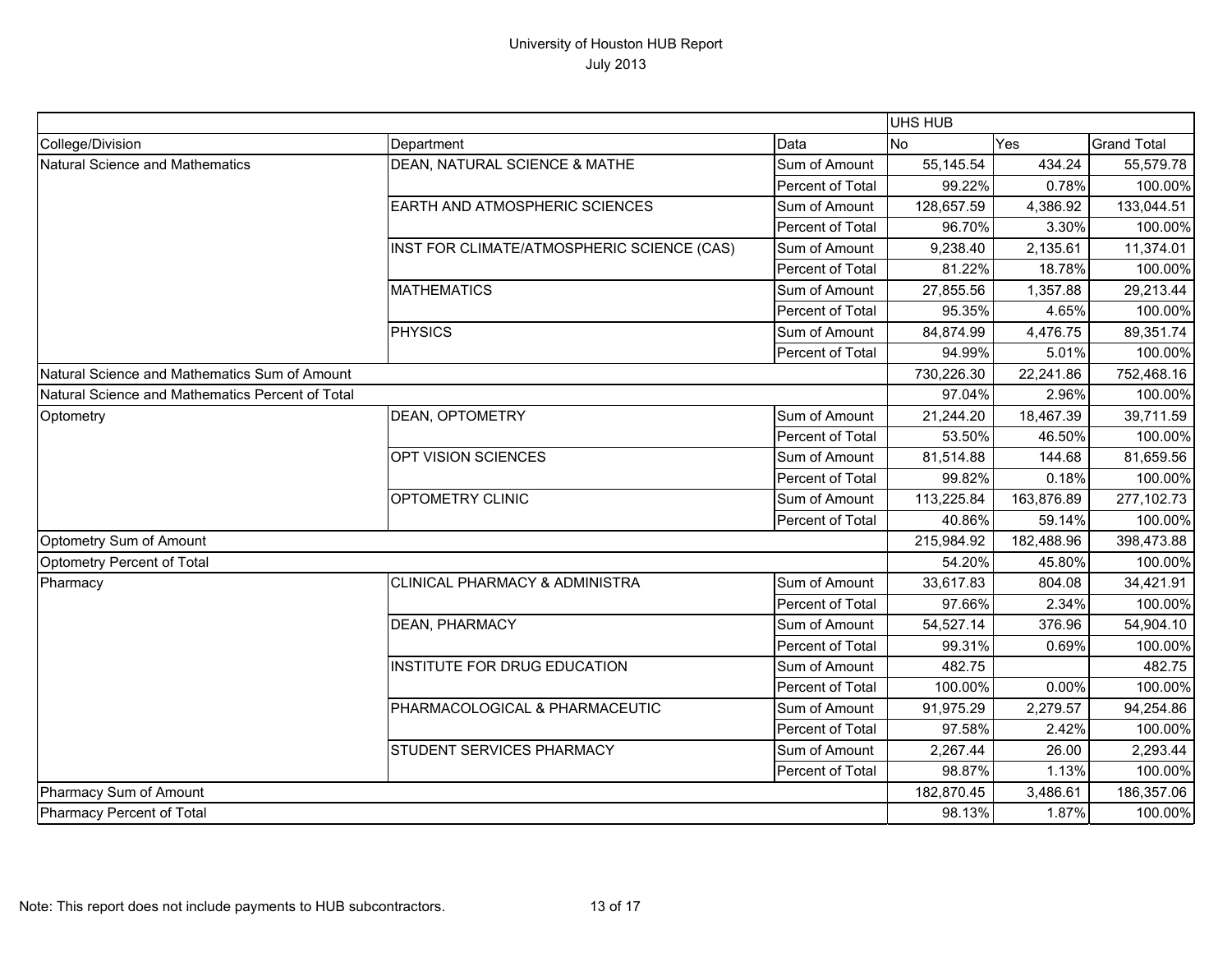|                                  | <b>UHS HUB</b>                                          |                  |            |            |                    |
|----------------------------------|---------------------------------------------------------|------------------|------------|------------|--------------------|
| College/Division                 | Department                                              | Data             | <b>No</b>  | Yes        | <b>Grand Total</b> |
| Research                         | ANIMAL CARE OPERATIONS                                  | Sum of Amount    | 34,794.55  |            | 34,794.55          |
|                                  |                                                         | Percent of Total | 100.00%    | 0.00%      | 100.00%            |
|                                  | CENTER FOR ADVANCED MATERIALS                           | Sum of Amount    | 3,194.74   |            | 3,194.74           |
|                                  |                                                         | Percent of Total | 100.00%    | 0.00%      | 100.00%            |
|                                  | <b>CTR NEURO AND BIOMECH RESEARCH</b>                   | Sum of Amount    | 2,961.48   |            | 2,961.48           |
|                                  |                                                         | Percent of Total | 100.00%    | 0.00%      | 100.00%            |
|                                  | <b>GRANTS AND CONTRACTS</b>                             | Sum of Amount    | 559.08     |            | 559.08             |
|                                  |                                                         | Percent of Total | 100.00%    | 0.00%      | 100.00%            |
|                                  | <b>HOUSTON COASTAL CENTER</b>                           | Sum of Amount    | 2,038.55   |            | 2,038.55           |
|                                  |                                                         | Percent of Total | 100.00%    | 0.00%      | 100.00%            |
|                                  | INSTITUTE FOR MOLECULAR DESIGN                          | Sum of Amount    | 3,405.45   |            | 3,405.45           |
|                                  |                                                         | Percent of Total | 100.00%    | 0.00%      | 100.00%            |
|                                  | OFFICE OF TECHNOLOGY MANAGEMENT                         | Sum of Amount    | 466.24     | 55.00      | 521.24             |
|                                  |                                                         | Percent of Total | 89.45%     | 10.55%     | 100.00%            |
|                                  | <b>RESEARCH</b>                                         | Sum of Amount    | 22,460.50  | 15,594.14  | 38,054.64          |
|                                  |                                                         | Percent of Total | 59.02%     | 40.98%     | 100.00%            |
|                                  | <b>RESEARCH INFORMATION CENTER</b>                      | Sum of Amount    | 7,623.84   |            | 7,623.84           |
|                                  |                                                         | Percent of Total | 100.00%    | 0.00%      | 100.00%            |
|                                  | RESEARCH POLICIES/COMPLIANCE/COMMITTEES<br><b>TIMES</b> | Sum of Amount    | 230.12     | 148.10     | 378.22             |
|                                  |                                                         | Percent of Total | 60.84%     | 39.16%     | 100.00%            |
|                                  |                                                         | Sum of Amount    | 46,844.21  | 12,900.68  | 59,744.89          |
|                                  |                                                         | Percent of Total | 78.41%     | 21.59%     | 100.00%            |
|                                  | TX CTR SUPERCONDUCTIVITY AT UH                          | Sum of Amount    | 117,402.58 | 1,661.15   | 119,063.73         |
|                                  |                                                         | Percent of Total | 98.60%     | 1.40%      | 100.00%            |
|                                  | TX LEARNING/COMPUTATIONAL CTR                           | Sum of Amount    | 16,322.49  | 1,057.78   | 17,380.27          |
|                                  |                                                         | Percent of Total | 93.91%     | 6.09%      | 100.00%            |
|                                  | TX OBESITY RESEARCH CENTER                              | Sum of Amount    | 56,407.98  | 8,267.88   | 64,675.86          |
|                                  |                                                         | Percent of Total | 87.22%     | 12.78%     | 100.00%            |
| <b>Research Sum of Amount</b>    |                                                         | 314,711.81       | 39,684.73  | 354,396.54 |                    |
| <b>Research Percent of Total</b> |                                                         | 88.80%           | 11.20%     | 100.00%    |                    |
| <b>Student Affairs</b>           | <b>ADMISSIONS</b>                                       | Sum of Amount    | 45,988.87  | 1,082.20   | 47,071.07          |
|                                  |                                                         | Percent of Total | 97.70%     | 2.30%      | 100.00%            |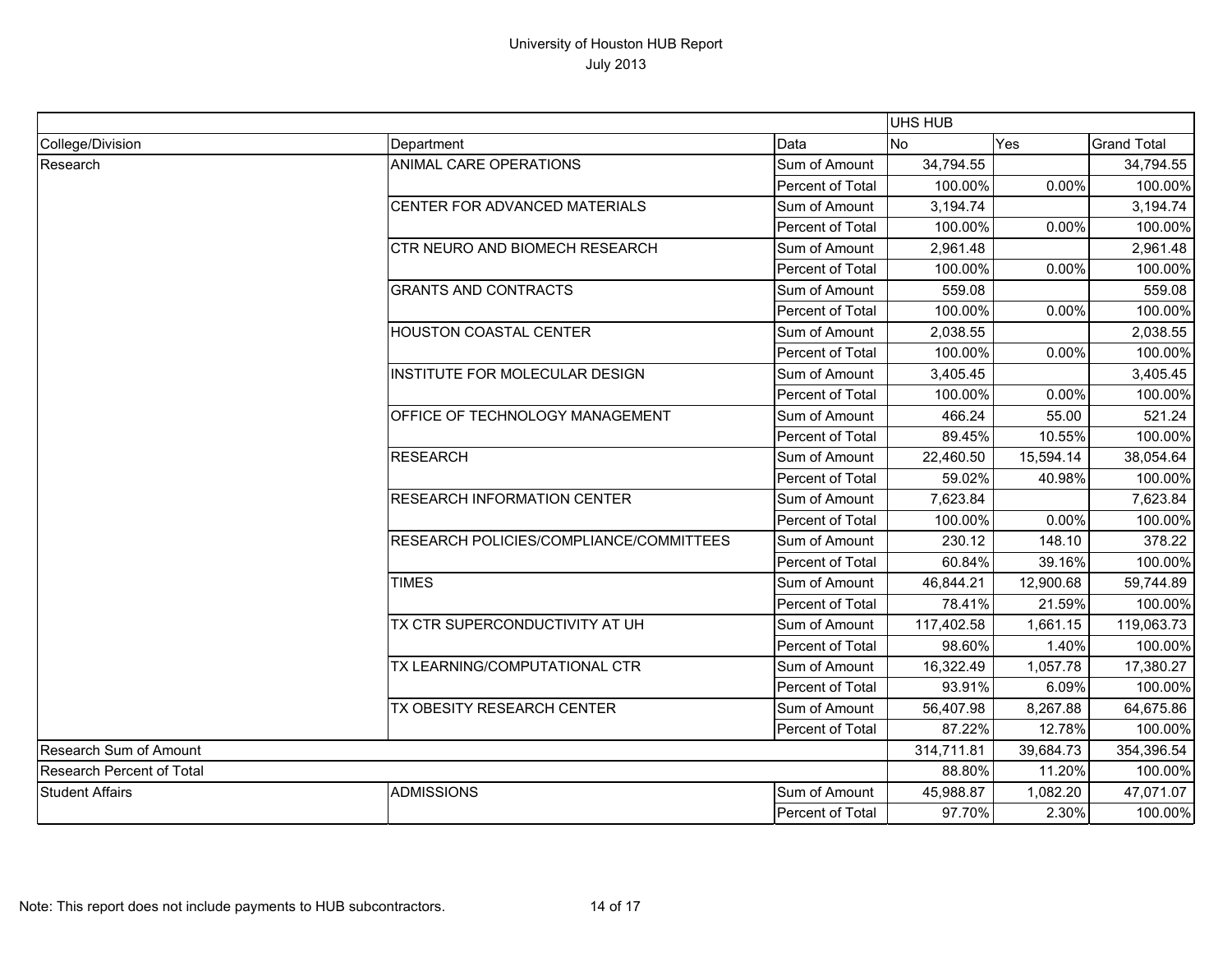|                        |                                          |                  |            |           | UHS HUB                                                                                                                                                                                                                                                                                                       |  |  |  |
|------------------------|------------------------------------------|------------------|------------|-----------|---------------------------------------------------------------------------------------------------------------------------------------------------------------------------------------------------------------------------------------------------------------------------------------------------------------|--|--|--|
| College/Division       | Department                               | Data             | <b>No</b>  | Yes       |                                                                                                                                                                                                                                                                                                               |  |  |  |
| <b>Student Affairs</b> | <b>CAMPUS RECREATION</b>                 | Sum of Amount    | 27,261.39  | 5,271.32  | 32,532.71                                                                                                                                                                                                                                                                                                     |  |  |  |
|                        |                                          | Percent of Total | 83.80%     | 16.20%    |                                                                                                                                                                                                                                                                                                               |  |  |  |
|                        | CENTER FOR STUDENT INVOLVEMENT           | Sum of Amount    | 38,538.97  | 778.50    | 39,317.47                                                                                                                                                                                                                                                                                                     |  |  |  |
|                        |                                          | Percent of Total | 98.02%     | 1.98%     |                                                                                                                                                                                                                                                                                                               |  |  |  |
|                        | CENTER FOR STUDENT MEDIA                 | Sum of Amount    | 2,121.85   | 12.81     | 2,134.66                                                                                                                                                                                                                                                                                                      |  |  |  |
|                        |                                          | Percent of Total | 99.40%     | 0.60%     |                                                                                                                                                                                                                                                                                                               |  |  |  |
|                        | CENTER FOR STUDENTS W/DISABILITIES       | Sum of Amount    | 35, 163.87 |           | 35,163.87                                                                                                                                                                                                                                                                                                     |  |  |  |
|                        |                                          | Percent of Total | 100.00%    | 0.00%     | 100.00%                                                                                                                                                                                                                                                                                                       |  |  |  |
|                        | CHILDREN'S LEARNING CENTER               | Sum of Amount    | 4,247.00   | 985.01    | 5,232.01                                                                                                                                                                                                                                                                                                      |  |  |  |
|                        |                                          | Percent of Total | 81.17%     | 18.83%    |                                                                                                                                                                                                                                                                                                               |  |  |  |
|                        | <b>COUNSELING AND PSYCH SVCS</b>         | Sum of Amount    | 3,892.49   | 424.51    | 4,317.00                                                                                                                                                                                                                                                                                                      |  |  |  |
|                        |                                          | Percent of Total | 90.17%     | 9.83%     |                                                                                                                                                                                                                                                                                                               |  |  |  |
|                        | <b>CTR FOR LEADERSHIP &amp; FSL</b>      | Sum of Amount    | 196.68     |           | <b>Grand Total</b><br>100.00%<br>100.00%<br>100.00%<br>100.00%<br>100.00%<br>196.68<br>100.00%<br>18,627.68<br>100.00%<br>25,097.68<br>100.00%<br>57,050.89<br>100.00%<br>58.41<br>100.00%<br>191.83<br>100.00%<br>37,849.55<br>100.00%<br>2,833.70<br>100.00%<br>26,583.50<br>100.00%<br>9,816.59<br>100.00% |  |  |  |
|                        |                                          | Percent of Total | 100.00%    | 0.00%     |                                                                                                                                                                                                                                                                                                               |  |  |  |
|                        | <b>DEAN OF STUDENTS</b>                  | Sum of Amount    | 15,535.23  | 3,092.45  |                                                                                                                                                                                                                                                                                                               |  |  |  |
|                        |                                          | Percent of Total | 83.40%     | 16.60%    |                                                                                                                                                                                                                                                                                                               |  |  |  |
|                        | <b>ENROLLMENT MANAGEMENT SERVICES</b>    | Sum of Amount    | 14,132.80  | 10,964.88 |                                                                                                                                                                                                                                                                                                               |  |  |  |
|                        |                                          | Percent of Total | 56.31%     | 43.69%    |                                                                                                                                                                                                                                                                                                               |  |  |  |
|                        | ENROLLMENT MGMT PROD SUPPORT             | Sum of Amount    | 52,867.29  | 4,183.60  |                                                                                                                                                                                                                                                                                                               |  |  |  |
|                        |                                          | Percent of Total | 92.67%     | 7.33%     |                                                                                                                                                                                                                                                                                                               |  |  |  |
|                        | <b>FORENSICS PROGRAM</b>                 | Sum of Amount    | 58.41      |           |                                                                                                                                                                                                                                                                                                               |  |  |  |
|                        |                                          | Percent of Total | 100.00%    | 0.00%     |                                                                                                                                                                                                                                                                                                               |  |  |  |
|                        | <b>LGBT RESOURCE CENTER</b>              | Sum of Amount    | 104.85     | 86.98     |                                                                                                                                                                                                                                                                                                               |  |  |  |
|                        |                                          | Percent of Total | 54.66%     | 45.34%    |                                                                                                                                                                                                                                                                                                               |  |  |  |
|                        | <b>REGISTRATION AND ACADEMIC RECO</b>    | Sum of Amount    | 37,784.30  | 65.25     |                                                                                                                                                                                                                                                                                                               |  |  |  |
|                        |                                          | Percent of Total | 99.83%     | 0.17%     |                                                                                                                                                                                                                                                                                                               |  |  |  |
|                        | <b>RELIGION CENTER</b>                   | Sum of Amount    | 2,889.52   | (55.82)   |                                                                                                                                                                                                                                                                                                               |  |  |  |
|                        |                                          | Percent of Total | 101.97%    | $-1.97%$  |                                                                                                                                                                                                                                                                                                               |  |  |  |
|                        | <b>SCHOLARSHIPS AND FINANCIAL AID</b>    | Sum of Amount    | 26,178.19  | 405.31    |                                                                                                                                                                                                                                                                                                               |  |  |  |
|                        |                                          | Percent of Total | 98.48%     | 1.52%     |                                                                                                                                                                                                                                                                                                               |  |  |  |
|                        | <b>STU COMMUNICATION &amp; MARKETING</b> | Sum of Amount    | 8,963.47   | 853.12    |                                                                                                                                                                                                                                                                                                               |  |  |  |
|                        |                                          | Percent of Total | 91.31%     | 8.69%     |                                                                                                                                                                                                                                                                                                               |  |  |  |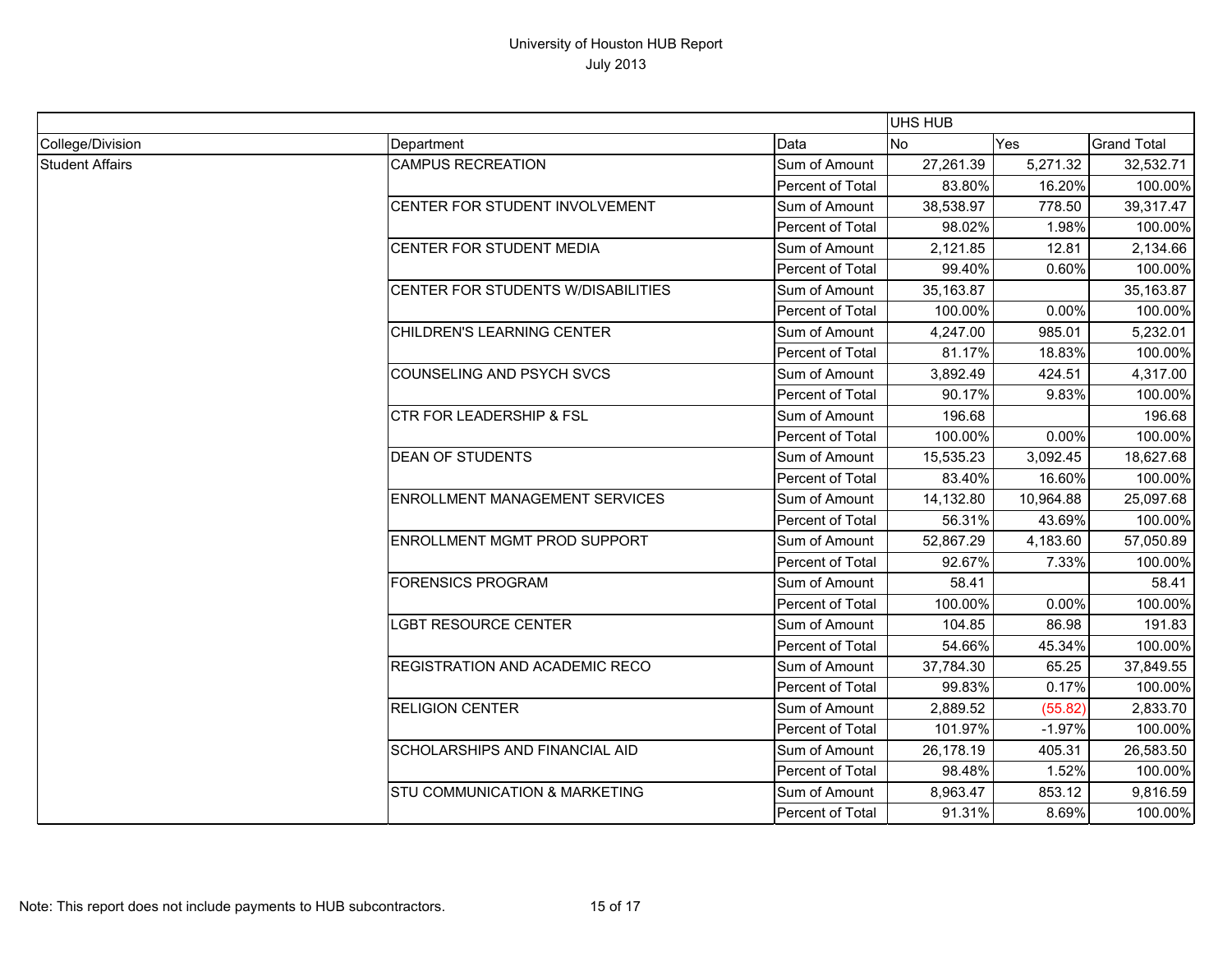|                                  |                                         |                  | UHS HUB    |            |                    |
|----------------------------------|-----------------------------------------|------------------|------------|------------|--------------------|
| College/Division                 | Department                              | Data             | <b>No</b>  | Yes        | <b>Grand Total</b> |
| <b>Student Affairs</b>           | <b>STUDENT AFFAIRS</b>                  | Sum of Amount    | 6,047.96   | 549.06     | 6,597.02           |
|                                  |                                         | Percent of Total | 91.68%     | 8.32%      | 100.00%            |
|                                  | <b>STUDENT HEALTH CENTER</b>            | Sum of Amount    | 17,194.20  | 5,101.98   | 22,296.18          |
|                                  |                                         | Percent of Total | 77.12%     | 22.88%     | 100.00%            |
|                                  | <b>STUDENT HOUSING - RESIDENTIAL</b>    | Sum of Amount    | 104,068.18 | 1,798.25   | 105,866.43         |
|                                  |                                         | Percent of Total | 98.30%     | 1.70%      | 100.00%            |
|                                  | UNIVERSITY CAREER SERVICES              | Sum of Amount    | 814.86     | 739.97     | 1,554.83           |
|                                  |                                         | Percent of Total | 52.41%     | 47.59%     | 100.00%            |
|                                  | UNIVERSITY CENTER                       | Sum of Amount    | 34,422.07  | 1,115.05   | 35,537.12          |
|                                  |                                         | Percent of Total | 96.86%     | 3.14%      | 100.00%            |
|                                  | <b>URBAN EXPERIENCE VPSA</b>            | Sum of Amount    | 355.63     |            | 355.63             |
|                                  |                                         | Percent of Total | 100.00%    | 0.00%      | 100.00%            |
|                                  | <b>VETERAN SERVICES</b>                 | Sum of Amount    | 575.19     | 135.06     | 710.25             |
|                                  |                                         | Percent of Total | 80.98%     | 19.02%     | 100.00%            |
|                                  | <b>WOMEN'S RESOURCE CENTER</b>          | Sum of Amount    | 765.00     | 403.44     | 1,168.44           |
|                                  |                                         | Percent of Total | 65.47%     | 34.53%     | 100.00%            |
| Student Affairs Sum of Amount    |                                         | 480,168.27       | 37,992.93  | 518,161.20 |                    |
| Student Affairs Percent of Total |                                         | 92.67%           | 7.33%      | 100.00%    |                    |
| Technology                       | CENTER FOR APPLIED TECHNOLOGY           | Sum of Amount    | 540.12     |            | 540.12             |
|                                  |                                         | Percent of Total | 100.00%    | 0.00%      | 100.00%            |
|                                  | CENTER FOR FUTURE OF HEALTH             | Sum of Amount    | 133.00     |            | 133.00             |
|                                  |                                         | Percent of Total | 100.00%    | 0.00%      | 100.00%            |
|                                  | <b>CONSTRUCTION MANAGEMENT</b>          | Sum of Amount    | 911.54     | 83.53      | 995.07             |
|                                  |                                         | Percent of Total | 91.61%     | 8.39%      | 100.00%            |
|                                  | DEAN, TECHNOLOGY                        | Sum of Amount    | 3,212.15   | 3,809.62   | 7,021.77           |
|                                  |                                         | Percent of Total | 45.75%     | 54.25%     | 100.00%            |
|                                  | <b>ENGINEERING TECHNOLOGY</b>           | Sum of Amount    | 26,599.53  | 218.28     | 26,817.81          |
|                                  |                                         | Percent of Total | 99.19%     | 0.81%      | 100.00%            |
|                                  | HUMAN DEVELOP AND CONSUMER SCI          | Sum of Amount    | 12,817.18  |            | 12,817.18          |
|                                  |                                         | Percent of Total | 100.00%    | 0.00%      | 100.00%            |
|                                  | <b>INFORMATION &amp; LOGISTICS TECH</b> | Sum of Amount    | 6,827.99   | 140,160.10 | 146,988.09         |
|                                  |                                         | Percent of Total | 4.65%      | 95.35%     | 100.00%            |